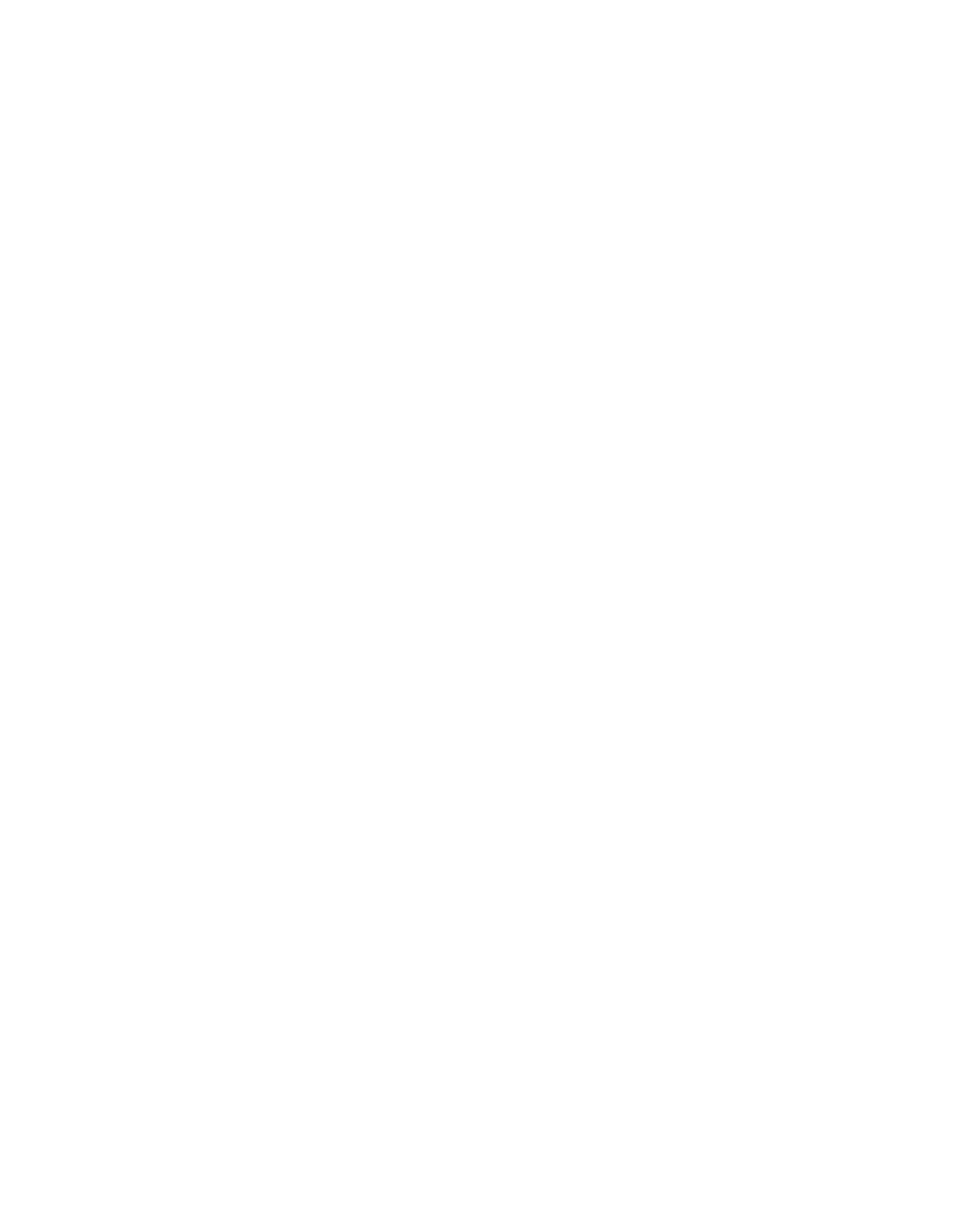

# Marae and emergency accommodation: A response to Auckland's housing and rental shortage October 2017 **Discussion Paper**

Jacob Otter Research and Evaluation Unit

Auckland Council Discussion Paper

ISBN 978-1-98-852964-6 (Print) ISBN 978-1-98-852965-3 (PDF)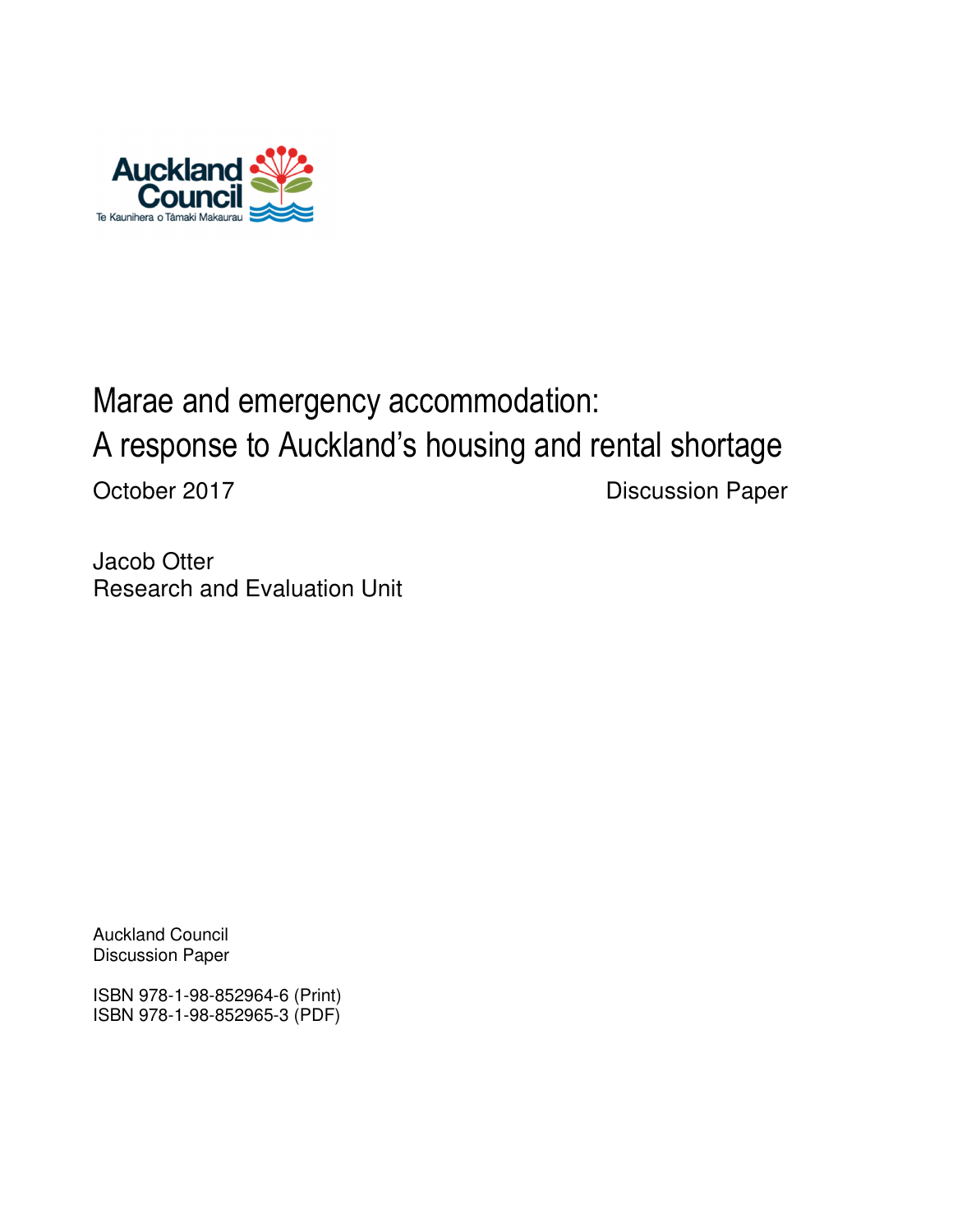| This report has been peer reviewed by the Peer Review Panel.          |
|-----------------------------------------------------------------------|
| Review completed on 6 October 2017<br>Reviewed by two reviewers       |
| Approved for Auckland Council publication by:                         |
| Name: Dr Lucy Baragwanath                                             |
| Position: Manager, Research and Evaluation                            |
| Name: Eva McLaren                                                     |
| Position: Manager, Economic and Social Research and Evaluation (RIMU) |
| Date: 6 October 2017                                                  |

#### Recommended citation

Otter, J (2017). Marae and emergency accommodation: a response to Auckland's housing and rental shortage. Auckland Council discussion paper

#### Cover photograph of Māngere Mountain and houses by Luke Harvey.

#### © 2017 Auckland Council

This publication is provided strictly subject to Auckland Council's copyright and other intellectual property rights (if any) in the publication. Users of the publication may only access, reproduce and use the publication, in a secure digital medium or hard copy, for responsible genuine noncommercial purposes relating to personal, public service or educational purposes, provided that the publication is only ever accurately reproduced and proper attribution of its source, publication date and authorship is attached to any use or reproduction. This publication must not be used in any way for any commercial purpose without the prior written consent of Auckland Council.

Auckland Council does not give any warranty whatsoever, including without limitation, as to the availability, accuracy, completeness, currency or reliability of the information or data (including third party data) made available via the publication and expressly disclaim (to the maximum extent permitted in law) all liability for any damage or loss resulting from your use of, or reliance on the publication or the information and data provided via the publication. The publication, information, and data contained within it are provided on an "as is" basis.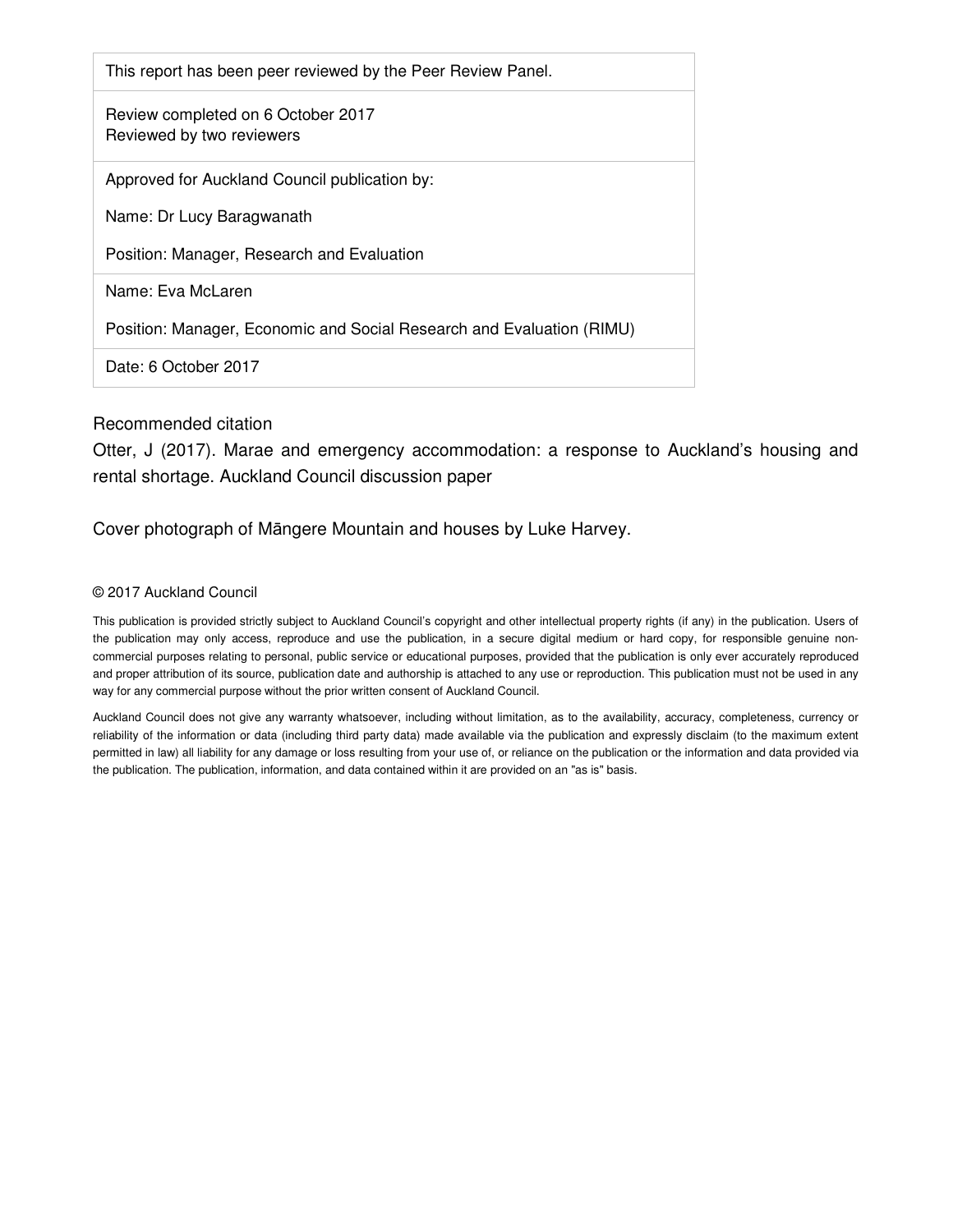## **Contents**

| 2.0 |  |
|-----|--|
|     |  |
|     |  |
| 4.0 |  |
|     |  |
|     |  |
|     |  |
|     |  |
| 8.0 |  |
|     |  |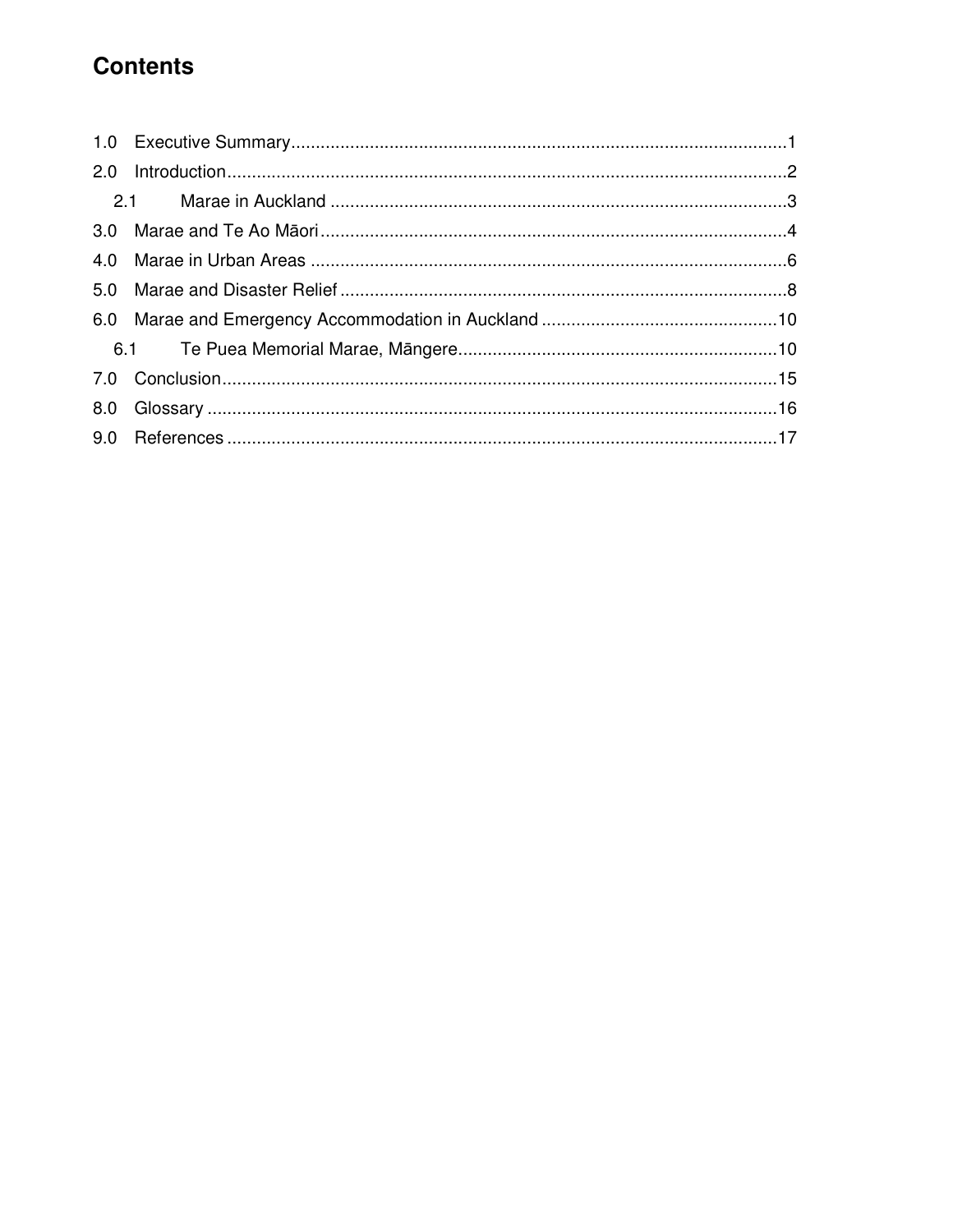### **1.0 Executive Summary**

In the winter of 2016, marae in Auckland came to play a significant role in responding to Auckland's housing crisis. Beginning with Te Puea Memorial Marae, marae opened their doors to vulnerable Auckland households – predominantly Māori – that had become homeless due to rising rental costs. The response of marae reflects their status within te ao Māori as an infrastructural embodiment of values that stem from tikanga and whakapapa, including manaakitanga and whānaunatanga.

In providing emergency shelter in the context of rising rental costs and homelessness, Te Puea Memorial Marae's initiative can be seen as a further evolution of marae in response to the changing circumstances of Māori. Notable evolutionary moments that inform these initiatives include the emergence of urban marae in response to the urbanisation or rural Māori, and in the social support role the marae have played following natural disasters.

However, these instances of marae providing emergency housing support raises concern that marae can be over-relied on to support Māori, enabling systemic and structural causes for homelessness to be overlooked. This paper seeks to pre-empt such sentiments arising in Auckland by encouraging understandings of these marae initiatives in the context of the role that they serve, without deflecting attention from the need for greater support.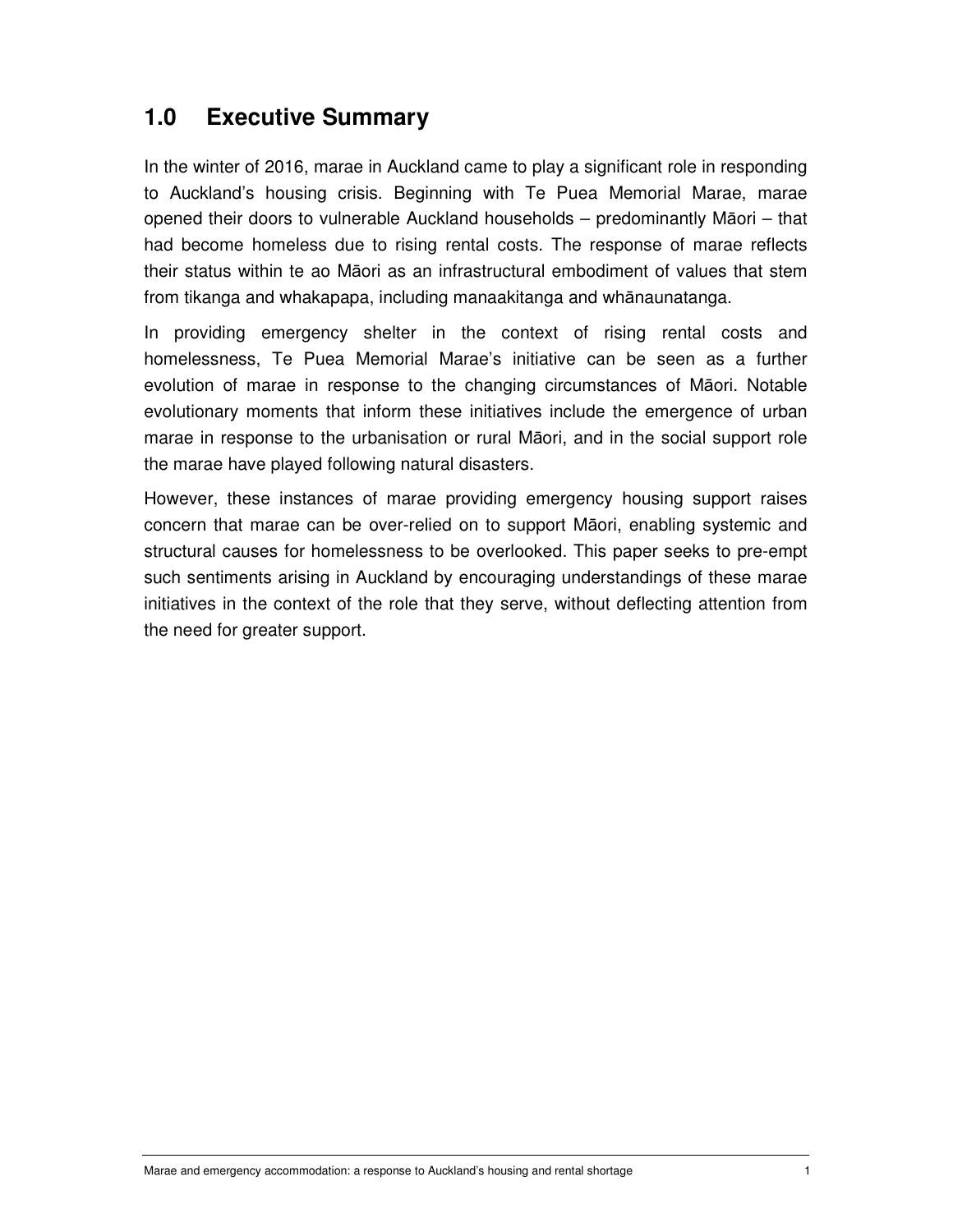## **2.0 Introduction**

Auckland's housing and rental crisis has impacts among households across the social spectrum. Coverage of the crisis has tended to focus on the struggles of first home buyers, however this focus shifted in the winter of 2016 with increasing evidence of unaffordable rents and consequent homelessness, manifest in two prominent events: the Park Up for Homes protest, and Te Puea Memorial Marae's Manaaki Tangata programme.

The Park Up for Homes campaign was started in May 2016 by a small group of friends from Māngere, and was supported by the Child Poverty Action Group.<sup>1</sup> It operated as a form of protest against the lack of action from the government on Auckland's housing and rental crisis, and as an act of solidarity with those forced to sleep in their cars. Participants in Park Up For Homes were encouraged to attend events at locations in Māngere, Ōtara, and Parnell where food, drink and music was provided and attendees would sleep in their cars for the night (Edmonds, 2016; Kang, 2016; Bath, 2016).

Shortly after the Park Up for Homes campaign, media attention and public opinion was galvanised by Te Puea Memorial Marae's Manaaki Tangata initiative. Manaaki Tangata began in May 2016 and saw Te Puea Memorial Marae open their doors to Auckland's homeless, providing households with temporary accommodation, clothes, and food. They also facilitated access to rental homes and other social support by connecting homeless households to relevant support agencies. In this way, the marae responded to an emergency situation, directly intervening to provide support.

This discussion paper<sup>2</sup> explores the novel and important interventions that marae in Auckland have made into addressing the issue of homelessness in Auckland. The paper considers such initiatives as affirmations and extensions of the mana and rangatiratanga of marae, as it is expressed within the practices of manaakitanga and whanaungatanga. The paper also suggests that the response of the marae to Auckland's housing and rental crisis represents a further evolution of initiatives from marae, evident in their changing roles as a result of the post-war urbanisation of Māori and in the support they have offered for disaster relief. Research on marae and disaster relief provides salient insights, particularly the potential risk that marae are over-relied upon in times of crisis. While the response of marae is consistent with the

<sup>1</sup> See http://www.cpag.org.nz/campaigns/park-up-for-homes-2016/

<sup>&</sup>lt;sup>2</sup> Auckland Council's Research and Evaluation Unit discussion papers are intended to generate and contribute to discussion on topical issues related to Auckland. They represent the views of the author and not necessarily those of Auckland Council.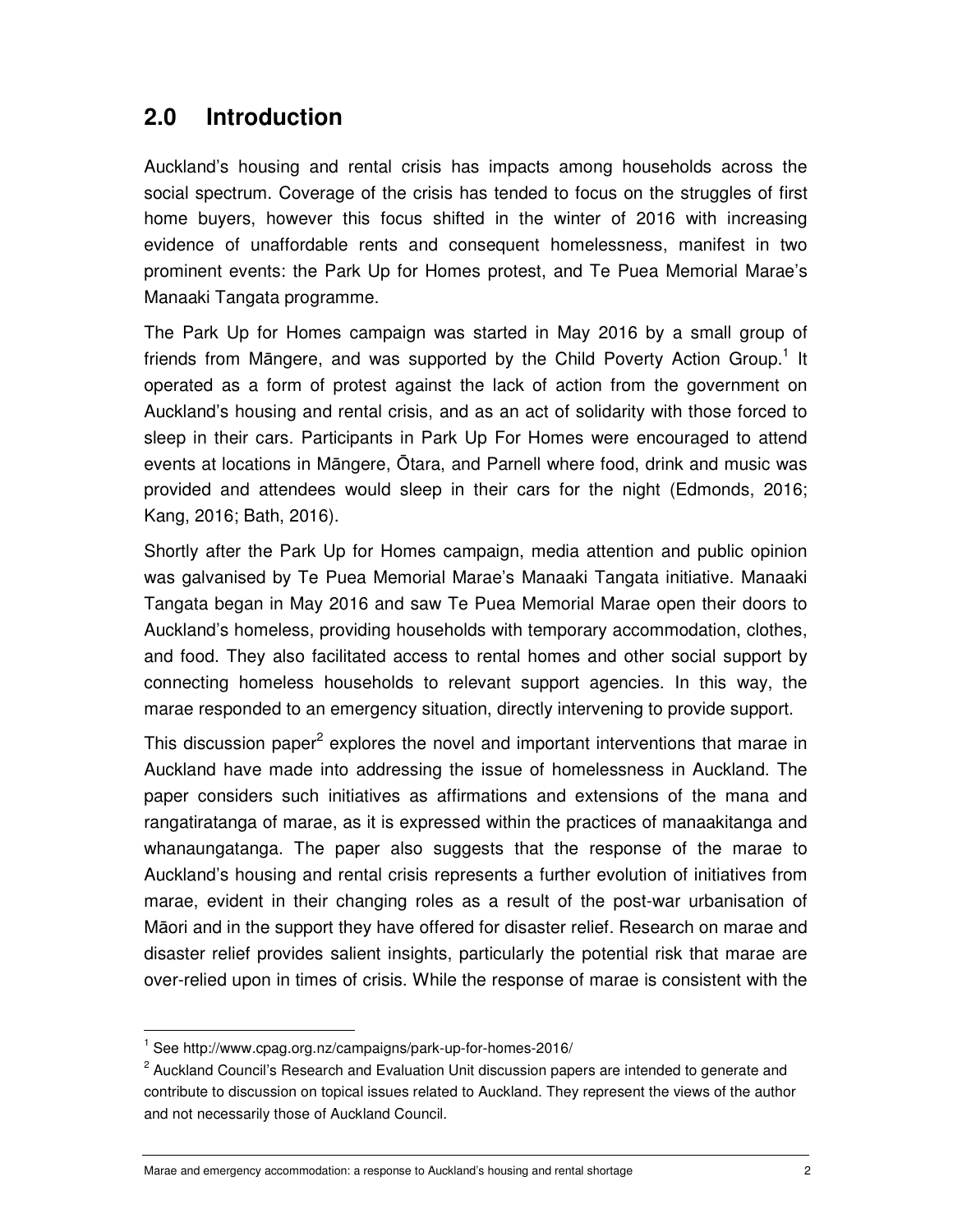values they embody, it is not their role nor in their power to address the root causes of the crisis.

This discussion paper is one of a set of discussion papers that have been developed by RIMU to explore various dimensions to Auckland's housing and rental crisis. This paper builds upon desktop analyses from a range of experts in te ao Māori and links them to debates in the media and to the responses from Auckland marae to the housing crisis. The aim of this paper is to highlight the response of marae to the crisis, and while recognising the significance of this response, it encourages an approach that – while empathetic to the actions taken by marae – also points to the structural and causal issues to which they responded. In seeking to highlight the responses from marae as extensions of te ao Māori the paper provides evidence of the contribution of marae to Auckland, while also noting that this contribution is born from failures of the state to adequately respond to the housing crisis. Support for marae must also be accompanied by mitigation of the effects of the housing crisis on Māori communities.

#### **2.1 Marae in Auckland**

There are at least 64 marae in the Auckland region, all of which play significant roles in the lives of haukāinga and many others (Independent Māori Statutory Board, 2016). The significance of marae to the Auckland region in embodied in the Auckland Plan. This seeks to achieve 'A Māori identity that is Auckland's point of difference in the world', through a number of 'transformational shifts' including: 'Enable Māori aspirations for thriving and self-sustaining marae.' There is a clear role for local government to be involved in supporting initiatives by marae, including those that involve the provision of emergency accommodation.

In the context of Auckland's housing and rental crisis, the Auckland Plan's transformational shift five is also relevant: 'Support sustainable development of Māori outcomes, leadership, community and partnerships.' As will be seen, the strength of a marae is linked to the wellbeing of the haukāinga. Central and local government responses to Auckland's housing and rental crisis will link directly to the achievement of transformational shift five. In particular, the overexposure of Māori to homelessness will challenge the 'sustainable development of Māori outcomes.' Thus, while there is a role that marae can play in mitigating some of the impacts of Auckland's housing crisis, broader structural shifts and overhauls will be necessary to support Māori exposed homelessness in Auckland, and ensure marae can fulfil the mandate of their haukāinga.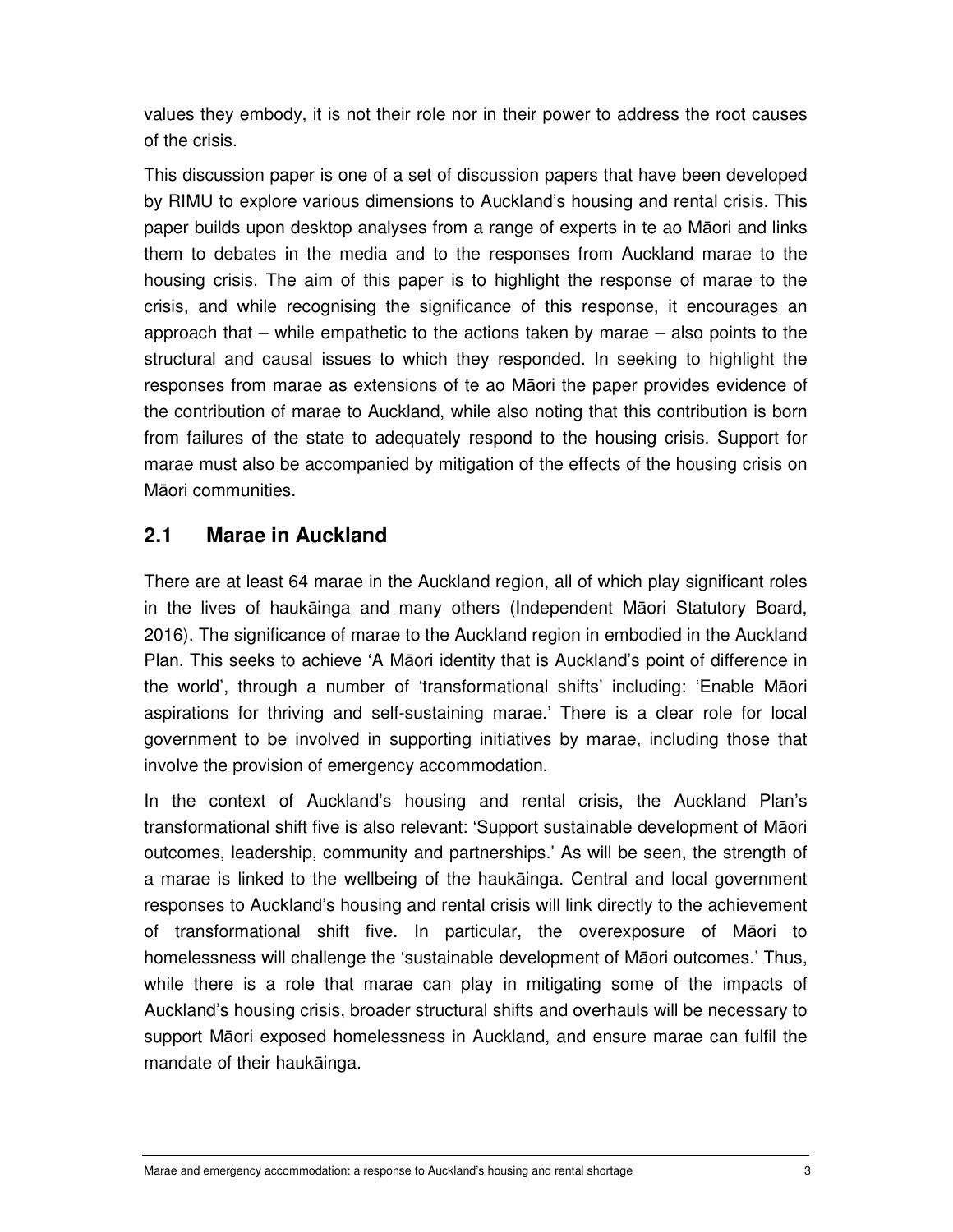#### **3.0 Marae and Te Ao M**ā**ori**

Marae are central institutions within te ao Māori, they are "the most central of all Maori institutions" (Tapsell, 2002, 141). They have been essential to supporting Māori across the country as they evolve and change, and with them marae too have evolved. The evolution of marae has been particularly pronounced with the rise of urban migration. In this context, marae have emerged as essential to enabling and supporting Māori life in the city, while folding te ao Māori into contemporary life (Salmond, 2009). The role of marae in maintaining and extending te ao Māori into urban areas has been a key contribution to urban life in Aotearoa New Zealand. Recently, the contribution of marae has become visible in a number of urban centres due to their role in providing emergency accommodation. Marae provided emergency accommodation and support following the Christchurch earthquake of February 2011 (Phibbs et al., 2015), the Kaikōura earthquake of November 2016 (Satherley and Baird, 2016), and the Edgecumbe floods of April 2017 (NZ Herald, 2017).

As key sites within te ao Māori, marae encapsulate and extend the social and spiritual values of the haukāinga, those who whakapapa to the marae and whom are typically a kin group. The marae provides the haukāinga a site for the maintenance of their whakapapa and tikanga. Marae are also an index of the control this group has over the surrounding lands, marking out and enabling the authority and influence of iwi and mana whenua. Marae are "expressions of tino rangatiratanga, as represented by the concept 'kāinga' in Article II of Te Tiriti o Waitangi" (Tapsell, 2014, 51).

Traditionally, the marae refers to the open space on a papakāinga that is directly in front of the wharenui and other main buildings. However, the modern meaning of marae has seen the term come to be synonymous with papakāinga, including the whole complex of buildings, rather than one space in particular. The marae is the centre of a Māori community, and they have become ubiquitous as sites where Māori regularly gather. Historically this was a kin-based community, but more recently marae have emerged in universities (Ka'ai, 2008), museums (Williams, 2006), urban areas (Rosenblatt, 2011), in Australia (Kupenga, 2016; Stephens, 2017) and even online (Greenwood et al., 2010). Any place where Māori congregate has the potential to cohere into a marae.

Marae are much more than a series of buildings where human activity takes place. Rather, marae are "dynamic, Māori-ordered, metaphysical space" structured by whakapapa and tikanga (Tapsell, 2002, 142). For Tapsell, these values of whakapapa and tikanga "encapsulate what it essentially means to be Māori" (Tapsell, 2002, 142). Whakapapa is important because it refers to the way in which kinshiplinks generate a community, and that such links are essential to the identity and well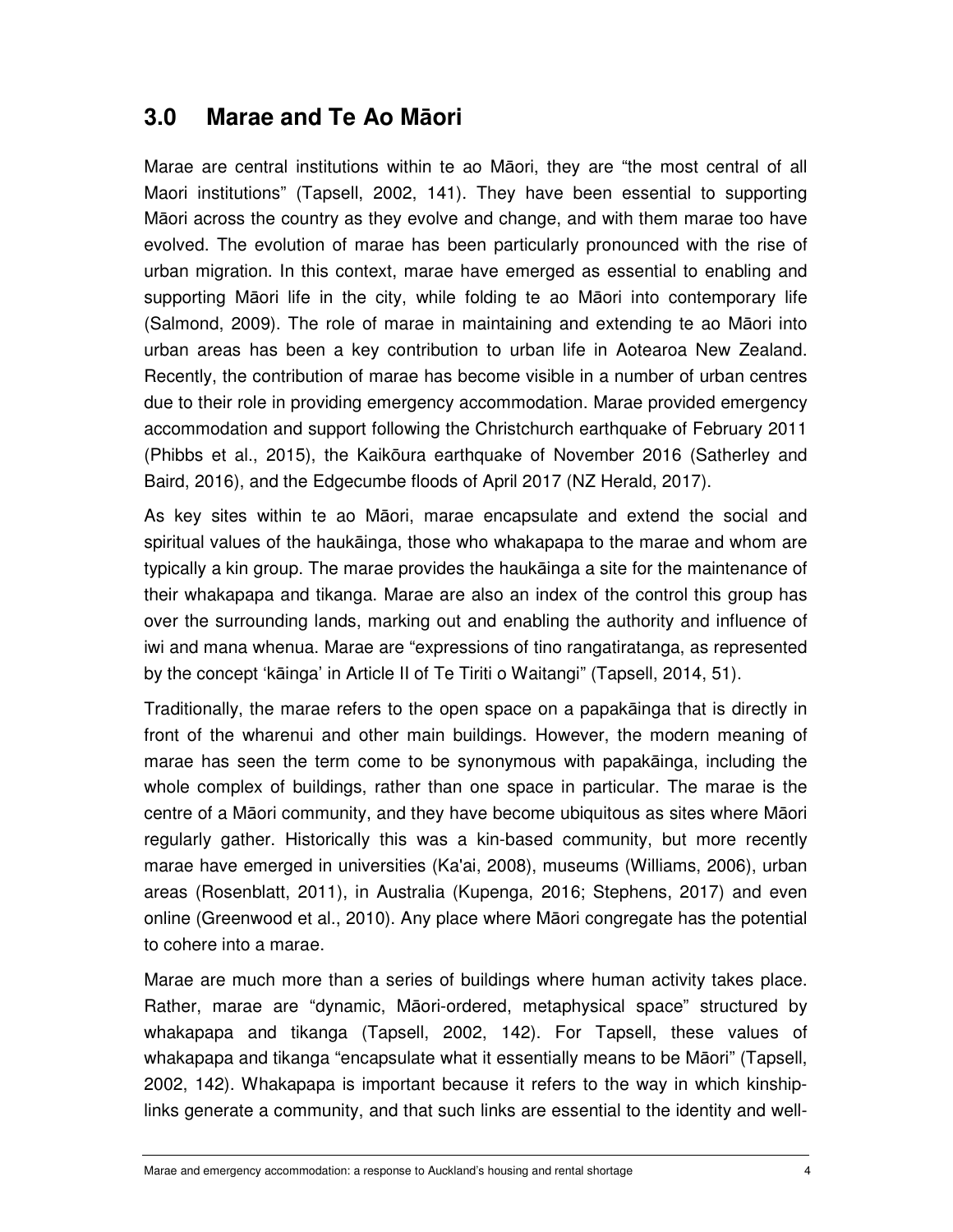being of the individual and the marae (Rangihau, 1992). These links are registered in the buildings themselves, which may be named after, or, have taonga whakairo that index ancestors or important events.

Tikanga refers to the right or correct way of acting. The tikanga of a marae is held by the mana whenua, particularly the kaumātua, along with "individual members from time to time attending the community's marae during important hui (ritual associated kin group meetings) so they may fulfil various roles as designated by their elders" (Tapsell, 2002, 142). Together, whakapapa and tikanga contribute to the folding of the individual into the marae, while ensuring the marae provides for a vibrant representation of the hapū interests, and in the process perpetuating their importance in that region

Paul Tapsell contends that:

the role of the marae and how it might function as the central focus of any kin group's identity become more apparent during life crises…where non-kin-group visitors are ritually welcomed across the marae threshold. (2002, 141-142)

Tapsell suggests that tangihanga are the paradigmatic example of how marae can respond to such life crises. In Auckland and other urban areas, marae have also come to play a central role in the life-crises of many individuals, but not only in terms of kin-group needs. Marae have come to maintain and extend te ao Māori, and support into urban areas by becoming sites for with the onset of post-war urban migration. However, with marae opening their doors to provide emergency accommodation to those unable to find rental housing in Auckland, the life-crises marae respond to take on a novel approach, albeit one consistent with te ao Māori. The role that marae have played in Auckland's housing crisis can be usefully understood in conjunction with at least two previous realms of activity: the evolution of the role of marae following the urban migrations of Māori that began in the 1940s, and emergency housing provision and support following natural disasters.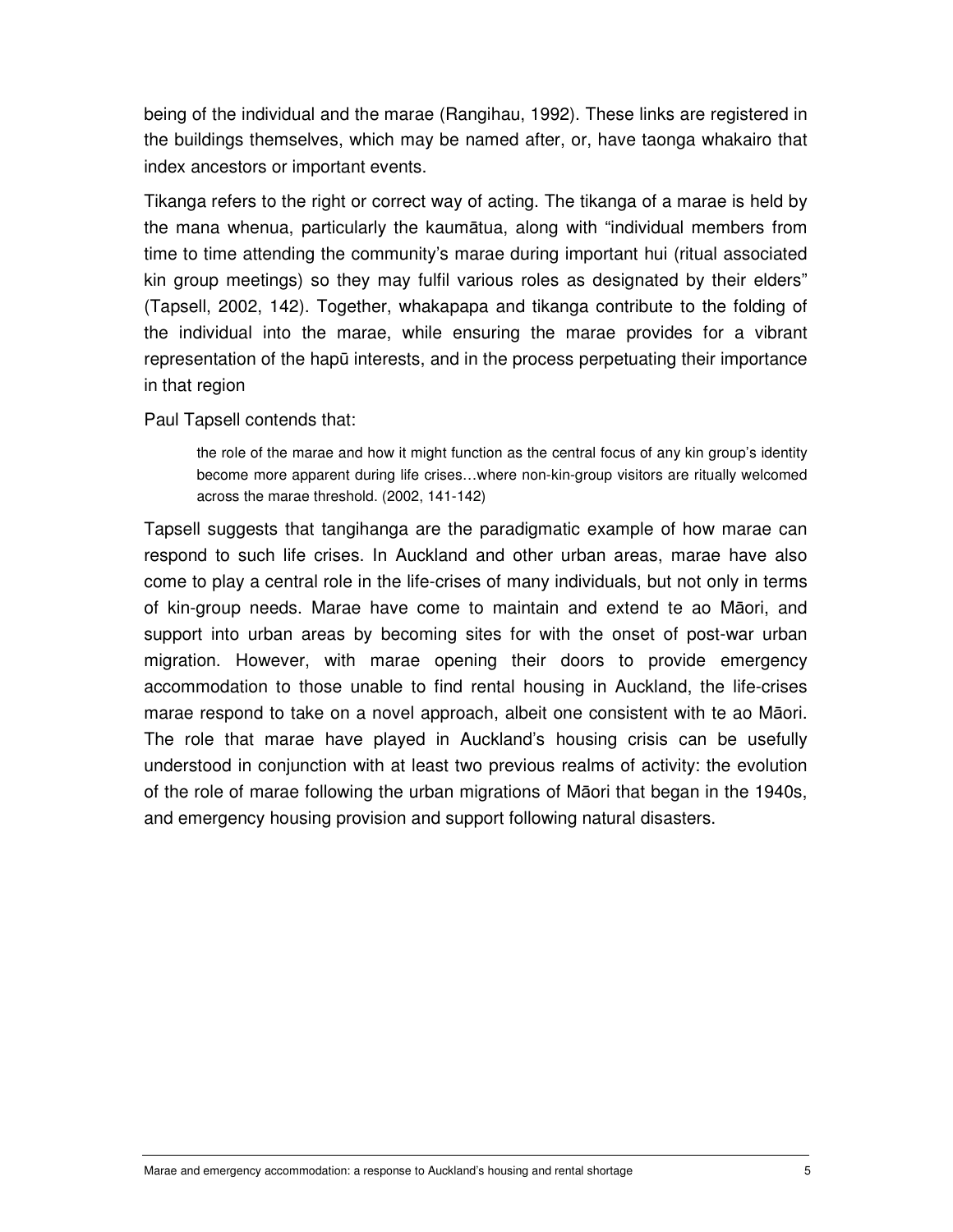#### **4.0 Marae in Urban Areas**

Marae have always been dynamic, evolving spaces. For instance, although the elaborately carved whare whakairo is the iconic building associated with marae, this building evolved in the mid-1800s in relation to the need for mana whenua houses to engage with colonial administrators and as "a cultural symbol and political statement" of their authority (Walker, 1992, 19; also Skinner, 2016). In light of this dynamic nature of marae, Tapsell has identified two main types of urban marae: tangata whenua, and taurahere. Within the taurahere grouping are two further types, nontribal and immigrant-tribal. Tangata whenua marae are those that Tapsell describes as 'urban-encircled', of which he gives the example of Ōrākei Marae in Auckland and its experience of being stripped of mana whenua status, and their subsequent struggles, and eventual reclamation (145-152). The non-tribal taurahere marae are those that are non-tribally organised. The example Tapsell explores is John Waititi Memorial Marae in Auckland.<sup>3</sup> The taurahere immigrant-tribal marae are those that are emerge in an urban setting but are under the mana of the tangata whenua of that rohe. The final urban marae Tapsell discusses is Mātaatua in Rotorua, a Tūhoe marae on Te Arawa lands.

Historically, marae have been associated with rural areas but with the great urban migrations from the 1940s this changed irrevocably. Prior to World War Two, 90 per cent of the Māori population lived rurally, but by 2006, nearly 85 per cent of Māori were living in urban areas (Consedine, 2007). Initially, Māori began to move to the city at the behest of the State, so that they could work on the large construction projects that were funded after the war (Hill, 2012; Harris, 2008). But, it was not just deprivation and unemployment that generated urban migration. Tapsell notes that returning soldiers and wahine Māori who had been working in factories to support the war effort had "also experienced the liberation of living beyond the kin-controls of their elders" and it was this generation that "was the first to jump at the opportunity to make a new life in urban centres" (Tapsell, 2014, 51). In the 1970s, further influxes of urban migration by Māori was generated following the United Kingdom's entry into the European Economic Community, and the drop of exports from rural areas (New Zealand History).

The Waitangi Tribunal's Te Whanau o Waipareira Report states that upon entering the city, Māori began to "manage their affairs in a Māori way in an urban

Marae and emergency accommodation: a response to Auckland's housing and rental shortage 6

 $3$  At the time Tapsell wrote his paper, he considered the relationship between John Waititi marae and Orākei marae to be undermining the mana whenua of Ngāti Whātua. Relationships between the two appear to have improved since then, with Ngāti Whātua having an MOU with Te Runanga ō Ngāti Whātua (Te Whānau o Waipareira).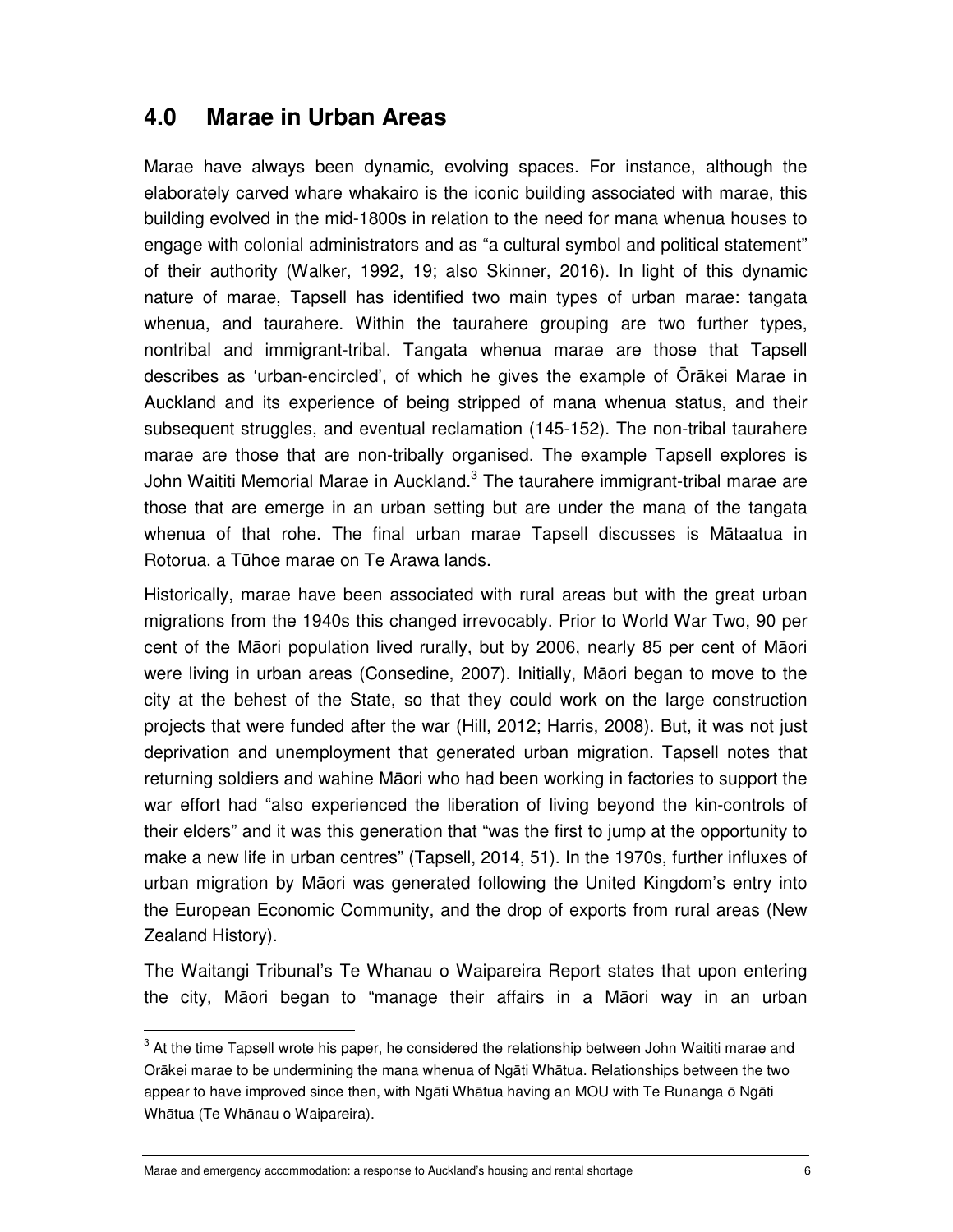environment" (Waitangi Tribunal, 1998, 2). Similarly, Melissa Williams details the way Māori who migrated to Auckland were "Working in quiet ways to support our people" (Williams, 2016). The emergence of marae in urban areas was is an example and extension of such approaches. The Waitangi Tribunal documented the "social disruption" that emerged for Māori from the move to the city such financial responsibilities, alcohol, the loss of whanau support, loneliness, and over-crowding (Waitangi Tribunal, 1998, 35-36). In response Māori established committees under the Maori Welfare Act 1962 that enabled a coordinated, if voluntary response, to disruptive influences. These included family group conferences and initiatives to "promote Tikanga Maori, Te Reo, Business, Horticulture, Health, Education, and other social needs in a holistic way" (Tai Nathan in Waitangi Tribunal, 1998, 37). Tapsell considers that "Māori could find some kind of refuge in the urban marae-like centres" and that they provided a sense of belonging and a forum and outlet for cultural practices" (Tapsell, 2014, 52). $<sup>4</sup>$ </sup>

<sup>&</sup>lt;sup>4</sup> Tapsell considers that rural marae struggled in this time due to the decline in numbers of those active in the day-to-day maintenance. He also contends that current Crown focus on working with 'large natural groupings' or Recognised Iwi Organisations further threatens marae (Tapsell, 2014, 54-55).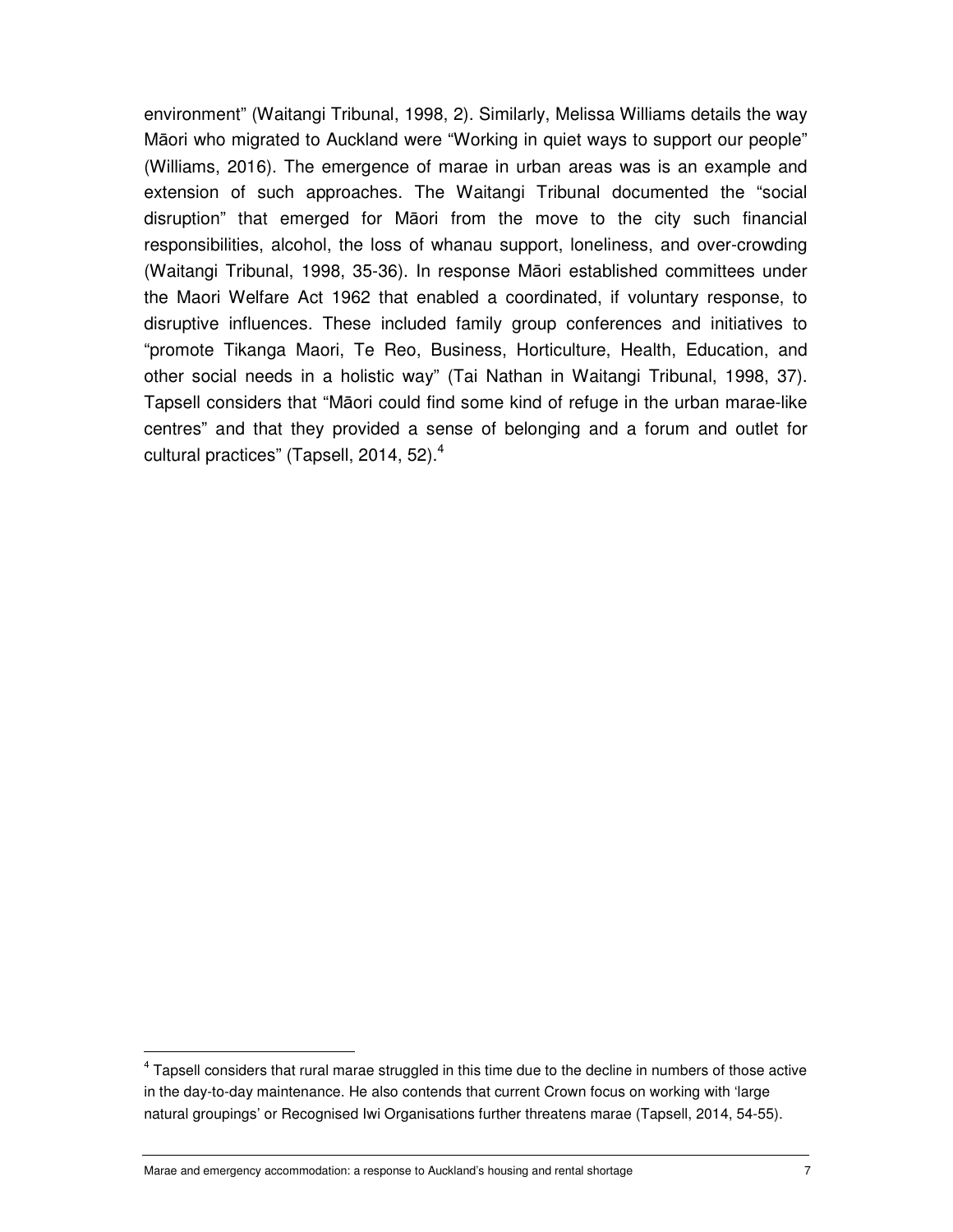#### **5.0 Marae and Disaster Relief**

In recent years the contribution of marae to provide emergency housing has been especially prominent due to the way they are able to mobilise quickly following natural disasters. After the Christchurch earthquakes of September 4 2010 and February 22, 2011, marae provided residents within their rohe a place to find food and shelter and took in refugees from across the region. Marae are well-placed to provide support during an emergency. Their large kitchens, capacity for accommodating large numbers of people, and willing workers provide the basis for a supportive and effective response to a large-scale emergency.

Research on the impact of the earthquakes on Māori, and the response of Māori institutions notes varied affects (Kenney and Phibbs, 2014; Kenney and Phibbs, 2015; Phibbs et al., 2015). Lambert notes that "Māori cultural practices of hosting and reciprocity (manaakitanga) and the bonds of kinship (whanaungatanga) were seen as contributing to a degree of community resilience" (Lambert, 2014, 44). He documents the responses from many of the marae in the region to the earthquakes:

All marae that were in a position to take refugees in the Canterbury region were opened with support staff helping complete Red Cross and Work and Income forms on arrival to access emergency cash. Marae were supported with essential resources by local tribal authority, [Te Rūnanga o Ngāi Tahu], who provided petrol, gas, food, water, blankets, and toiletries and a free-phone number for help (Anderson, 2012; Paton et al., 2014), ultimately totalling \$953,000 over the 12 month reporting period of the 2012 financial year. (2014, 44)

Lambert also notes that it was not just marae that opened their doors during this time.

Māori service providers, tribal organisations and the Māori wardens (a pan-tribal organisation of uniformed community workers) brought resources and networks to bear on a 'Māori response' Kura (Māori schools) became important community nodes. This was an extension of their pre-disaster role but a role made more important by the collapse of many support systems. (2014, 45)

This ability of marae to provide support during disasters has come to the fore during other recent natural disasters including the Kaikōura earthquakes of November 2016 and the flooding of Edgecumbe in April 2017 , although it has also been documented from before this time (e.g. Hudson and Hughes, 2007). Civil Defence has sought to support marae in their disaster response, and have developed a toolkit with marae to help them enhance their preparedness. The toolkit is tailored to the individual needs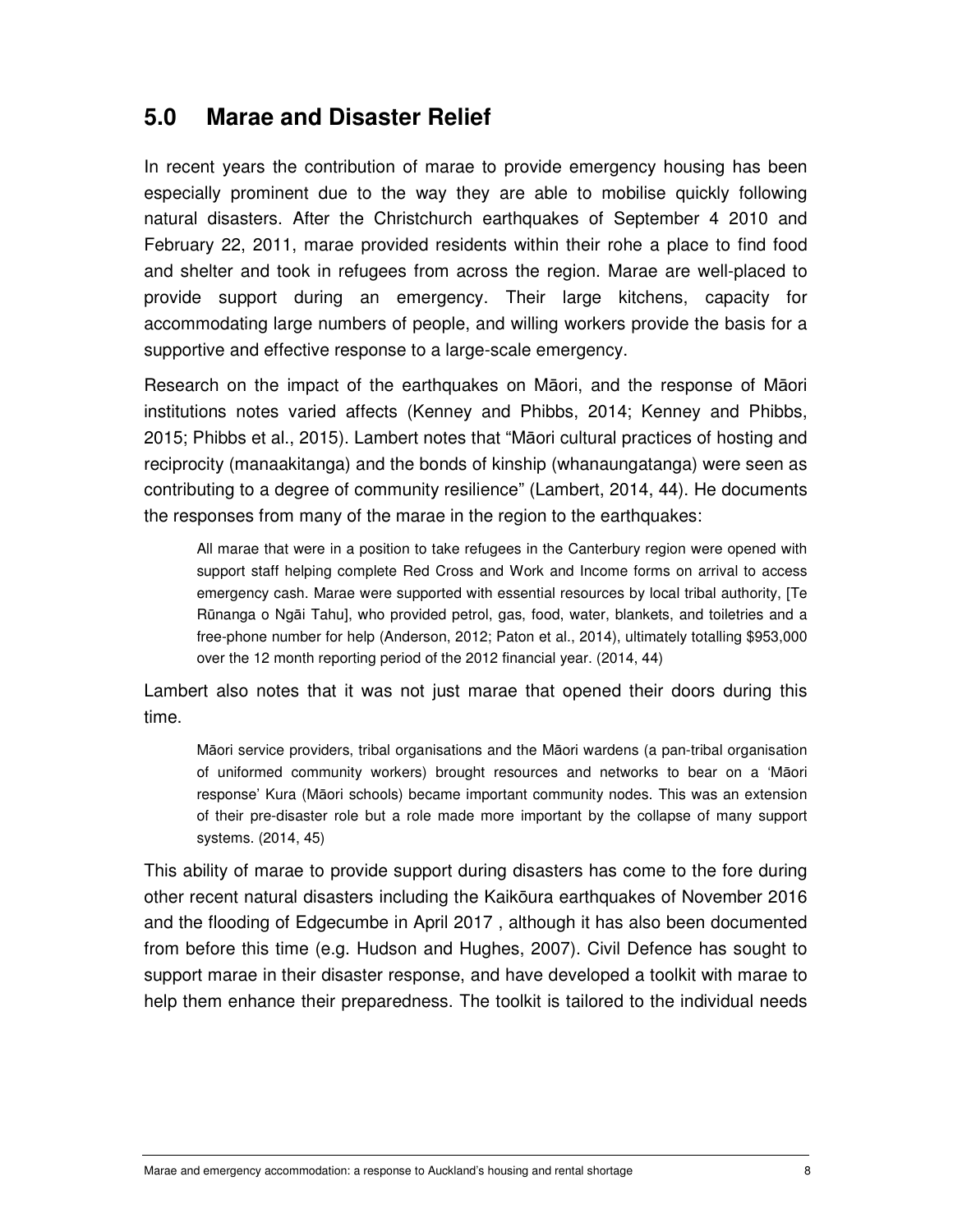and capacity of marae, and supports them to identify potential hazards and support they will need in a civil defence emergency (Bay of Plenty Regional Council, 2016).<sup>5</sup>

In considering the experience of Māori and the role of marae following the Christchurch earthquakes, Lambert is careful to note two points. Firstly he questions the perception and findings from some research that suggested Māori are more resilient to disasters due to the social institutions, such as marae, that support them. This resilience seemed to stem from perceptions of Māori culture having less need for material wealth, and they were not as badly affected when disaster occurred. But Lambert notes that this research "has blurred resilience with simple (but not simplistic) endurance" (2014, 41). This means that the effectiveness of the response by marae and other Māori institutions should not be held to mean that "Māori culture is somehow sufficient for resilience to disasters" (2014, 46). He notes that framing Māori endurance as resilience "risks reifying the economic vulnerability of Māori and diluting attention from a key component of resilience to hazards and disasters, namely, asset wealth" (Lambert et al., 2012). As such, Lambert suggests there is something other than the "much vaunted mātauranga Maori or Maori knowledge" at work in Māori responses to disaster, and which can be found in the "grounded implementation in the context of daily life and the routine work of communities" (2014, 46).

Secondly, Lambert expresses concern about findings that show "the weight of state recognition for contemporary tribal authorities" might lead to the "structural side-lining of non-local Maori" (2014, 46). Lambert noted that non-Māori who did not have connections to local marae or Māori organisations were disproportionately affected by the earthquakes. He argues instead that "efficient response to future disasters" requires "meaningful collaboration with Indigenous communities where they exist" (2014, 46). Both of these insights can be brought to a discussion of the role of marae in providing emergency housing during Auckland's housing and rental crisis Particularly for need to engage mataawaka and taurahere Māori in Tāmaki Makaurau in responses to the housing crisis.

<sup>&</sup>lt;sup>5</sup> The role of partnerships with Māori in Auckland Council's Emergency Management plan is currently being finalised (Auckland Civil Defence and Emergency Management and Auckland Council, 2016, 157).

Marae and emergency accommodation: a response to Auckland's housing and rental shortage 9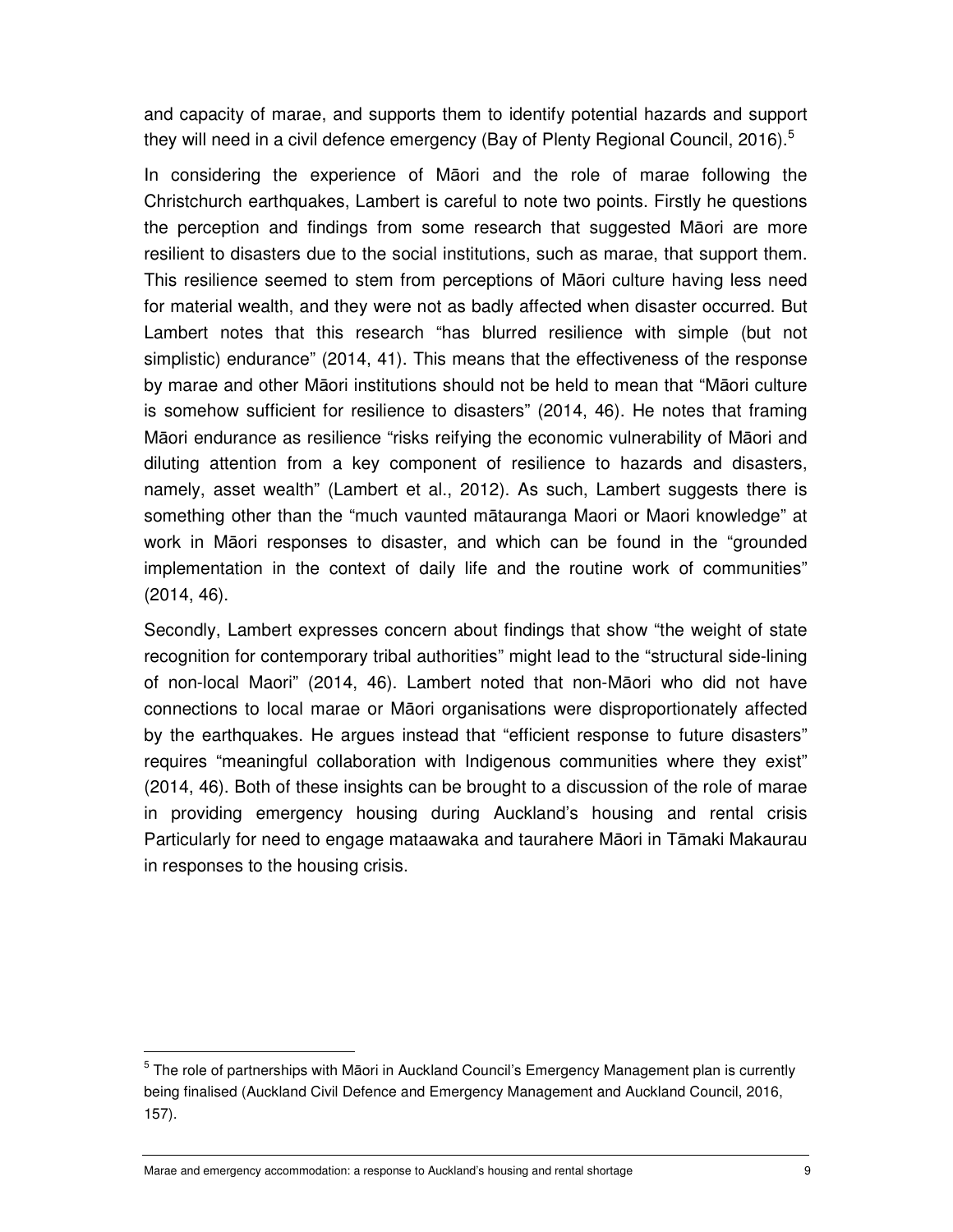### **6.0 Marae and Emergency Accommodation in Auckland**

In Auckland, the contribution that marae make to urban life has become prominent due to their role in mitigating some of the worst impacts of Auckland's housing crisis. Marae have been documented providing accommodation to tourists unable to find hotels and motels (Collins, 2017), and, the focus of this paper, they have provided emergency accommodation to vulnerable groups struggling to find rental accommodation.

According to Mills et al, "Vulnerability is multifaceted and provides a broad catchment for those experiencing numerous hardships":

Vulnerable groups include, amongst others, those with mental health problems, addictions or physical impairments, rough sleepers, refugee populations, victims of family violence and those leaving institutional accommodation such as prison. Vulnerability is often linked to economic and social marginalisation, and disproportionally affects Maori. (Mills et al., 2015, 4)

Census data, social agencies, and local government all report increasing numbers of people experiencing homelessness, with Māori among those most adversely effected (Goodyear and Fabian, 2014; Lysnar et al., 2016). The advent of marae providing emergency accommodation for Auckland's housing and rental crisis is recognition of this problem and its impact on Māori. But more than just a response, these actions by marae also extending and realising Māori values, and become a prominent example of the contribution marae make to Auckland.

Furthermore, the impacts of Auckland's housing and rental crisis are consistent with those of a disaster; many people homeless, lacking in food and other sundries, vulnerable people are adversely and disproportionately impacted. Just as marae have been central to providing support in the aftermath of natural disasters, it was perhaps not a surprise that marae would play a similar role in the midst of a 'nonnatural' disaster, such as that caused by Auckland's rental and housing crisis. The impacts of disaster, irrespective of its origins, have negative impacts on people that, in turn, have the potential to provoke Māori values such as manaakitanga and whanaungatanga. In the case of Te Puea Memorial Marae, these values extend directly from the marae's own whakapapa to Te Puea Herangi.

#### **6.1 Te Puea Memorial Marae, M**ā**ngere**

On 18 May, 2016, Te Puea Memorial Marae in Māngere launched Manaaki Tangata, a programme where the marae would open its doors to provide shelter and support to people who required emergency accommodation. At the time, Te Puea Marae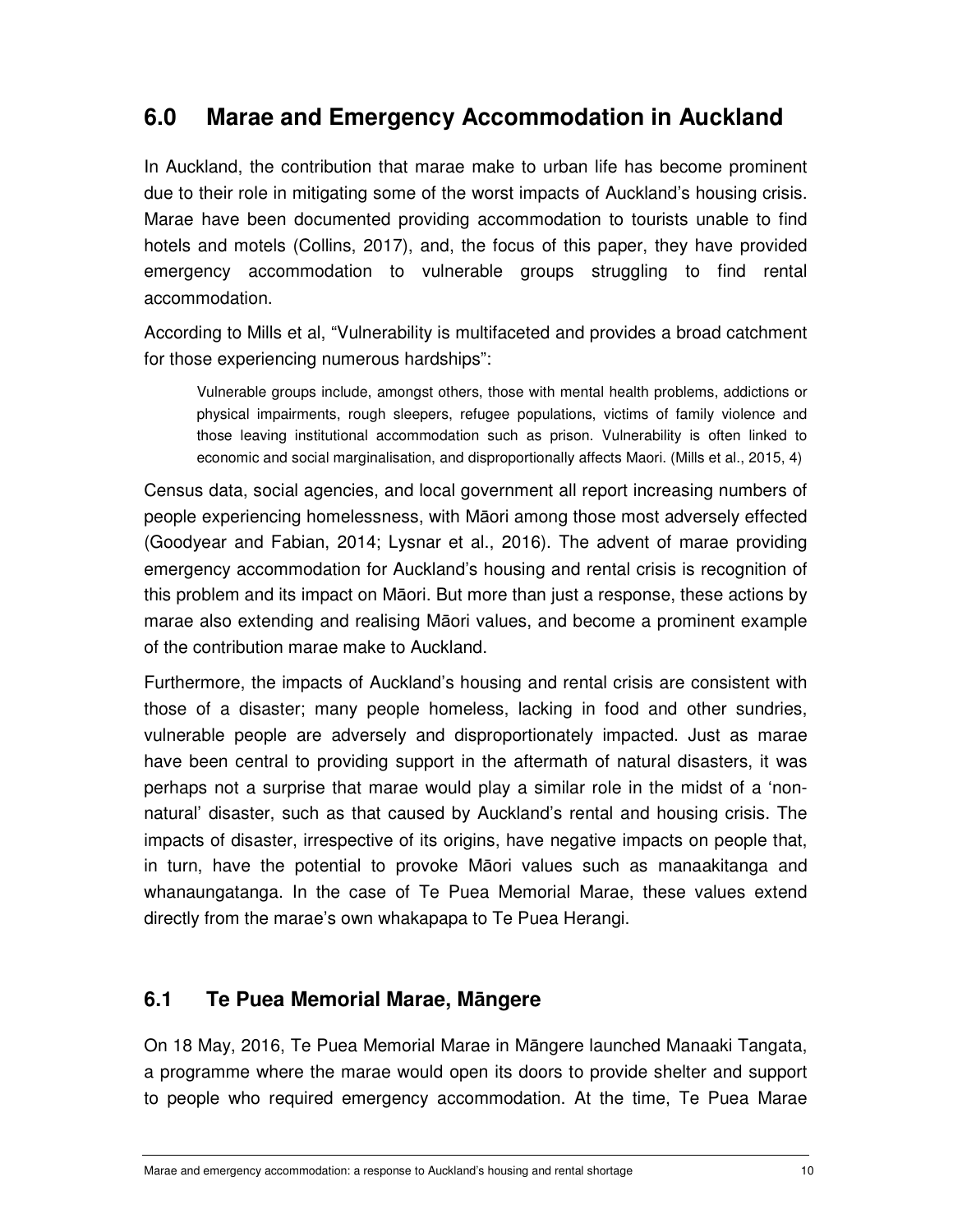spokesperson Hurimoana Dennis linked the actions of the marae to their namesake: "For our Te Puea family, we follow the wishes of our leader Te Puea Herangi. She cared for everyone no matter where they were from" (Clarke, 2016b). Te Kirihaehae Te Puea Herangi (1883-1952) was the granddaughter of the second Māori king Tawhiao Te Wherowhero (Ngāti Mahuta). According to her biography, she played a "crucial role alongside three successive kings in re-establishing the Kingitanga (King movement) as a central force among the Tainui people, and in achieving national recognition of its importance" (Parsonson). The legacy of Te Puea Herangi that Hurimoana Dennis is referring to is visible in such notable actions as opposing conscription in World War One, constructing Turangawaewae marae, rebuilding the social and economic base of her people, and most pertinently, "her life fighting…poverty and powerlessness" (Parsonson). The construction of Te Puea Marae began in 1965, and was guided by Te Puea Herangi's niece, Te Atairangikaahu. The marae is built on the pa site of Te Wherowhero, who settled there in the 1840s at the request of Governor Grey in order to provide protection to the Auckland region from Ngāpuhi raids (Waitangi Tribunal, 1985, 11-12). The marae is of the hapū Ngāti Kuiaarangi, and it lies at the border of the Waikato-Tainui rohe, (Hoete and Kaiawe, 2015).

Te Puea Memorial Marae's Manaaki Tangata programme saw the marae open its doors to provide support to those who are unable to find housing. According to spokesperson Tuku Morgan, "The marae is opening its gates to all race and creed. Poverty has no division. Poverty is colour blind and the gates of this marae are open to all families whoever they are" (Vezich, 2016). The marae began accepting public donations on May 24, and news and media outlets began to give them a strong public profile. Te Puea Marae set up a Facebook page for its initiative and this provided a regular, personal public visage for the programme.<sup>6</sup> Their Facebook page provided a portal for them to make requests of the public for items such as portacoms, along with requests for financial support and volunteers.

The Manaaki Tangata programme operated by providing homeless households with temporary accommodation, food, and clothing. This was backed up with access to support services that could provide accommodation, health services, or anything else that might be required. This would provide significant emotional respite for households from the stress and anxiety of homelessness. It allowed them to move out of their cars, and providing the opportunity for them to get on their feet (e.g. Tahana, 2016). In recognition that some households would be shy to enter the marae, Manaaki Tangata volunteers went onto the streets, attempting to find those

<sup>6</sup> https://www.facebook.com/TePueaMaraeManaakiTangata/

Marae and emergency accommodation: a response to Auckland's housing and rental shortage 11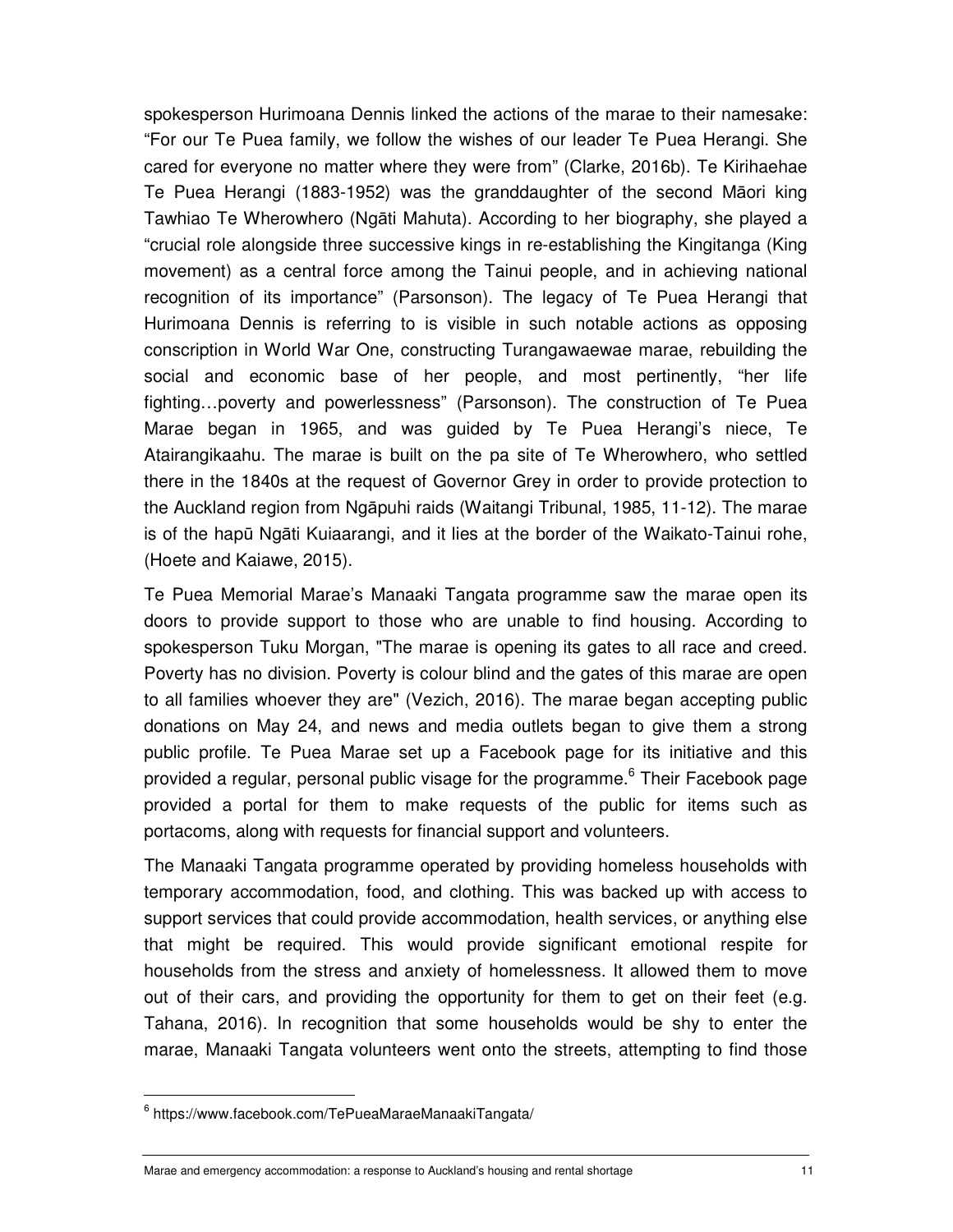living in cars and provide them with food and clothing (Haunui-Thompson, 2016b). The programme became popular, so much so that support agencies, including those from the government, were going to the marae to access those in need, or to provide them the referrals they required (Haunui-Thompson, 2016b; Dunlop, 2016). The marae was donated a large amount of food, clothing and toiletries, and a Give-a-Little page raised nearly \$90,000. Central and local government agencies also supported the initiative. Auckland Council was involved early in the programme, providing advice regarding consenting of dwellings, financial support, tree removal, road closure and traffic management, and resourcing. Local Boards in the area also donated money to help the Te Puea with other items they required (Monk, 2017). Central government too were eventually to provide funding in support of the programme. However, the day-to-day work required to manage the donations stretched the marae to its limits and volunteers were required to help with the extra workload, although even volunteers could add to the workload due to the people management required (Chapman, 2016).

Many of the Manaaki Tangata team live at the marae so their support for Auckland's homeless is especially generous; the Te Puea haukāinga are not trained social support workers, and neither are they officially mandated to provide accommodation to homeless people. The Manaaki Tangata resource team leader and Te Puea Marae resident Johnboi Kukutai, stated, "We're just here to support during winter and we're hoping that the agencies, the government, have opened their eyes by then" (Chapman, 2016). This understanding was reflected by other key volunteers. Jenny Nuku, who managed the finances of Manaaki Tangata stated:

You don't want to be glorified and paid at the same time, all you want to do is help those people. We didn't understand the politics behind it because we had all these people, some very destitute. And all we wanted to do was for them to get confidence in themselves and lucky a lot of the children were the angels of pulling their parents together. (Brettkelly, 2016)

These statements attest to the generosity of Te Puea Marae haukāinga. When linked to the space and infrastructure of the marae, and the successes they had in supporting homeless households, an insight can be gained into the contribution of this programme, and by extension, other programmes run by marae make to Auckland.

Manaaki Tangata was closed at the end of August 2016. By this time, the programme had supported 181 people, including over 100 children. They received support from 1200 volunteers, and sponsorship from more than 30 sponsors and community groups. Te Puea Memorial Marae went on to receive a number of plaudits and awards for the Manaaki Tangata programme (Clarke, 2016c). Te Puea Marae also made a significant donation to four other marae who were taking up their challenge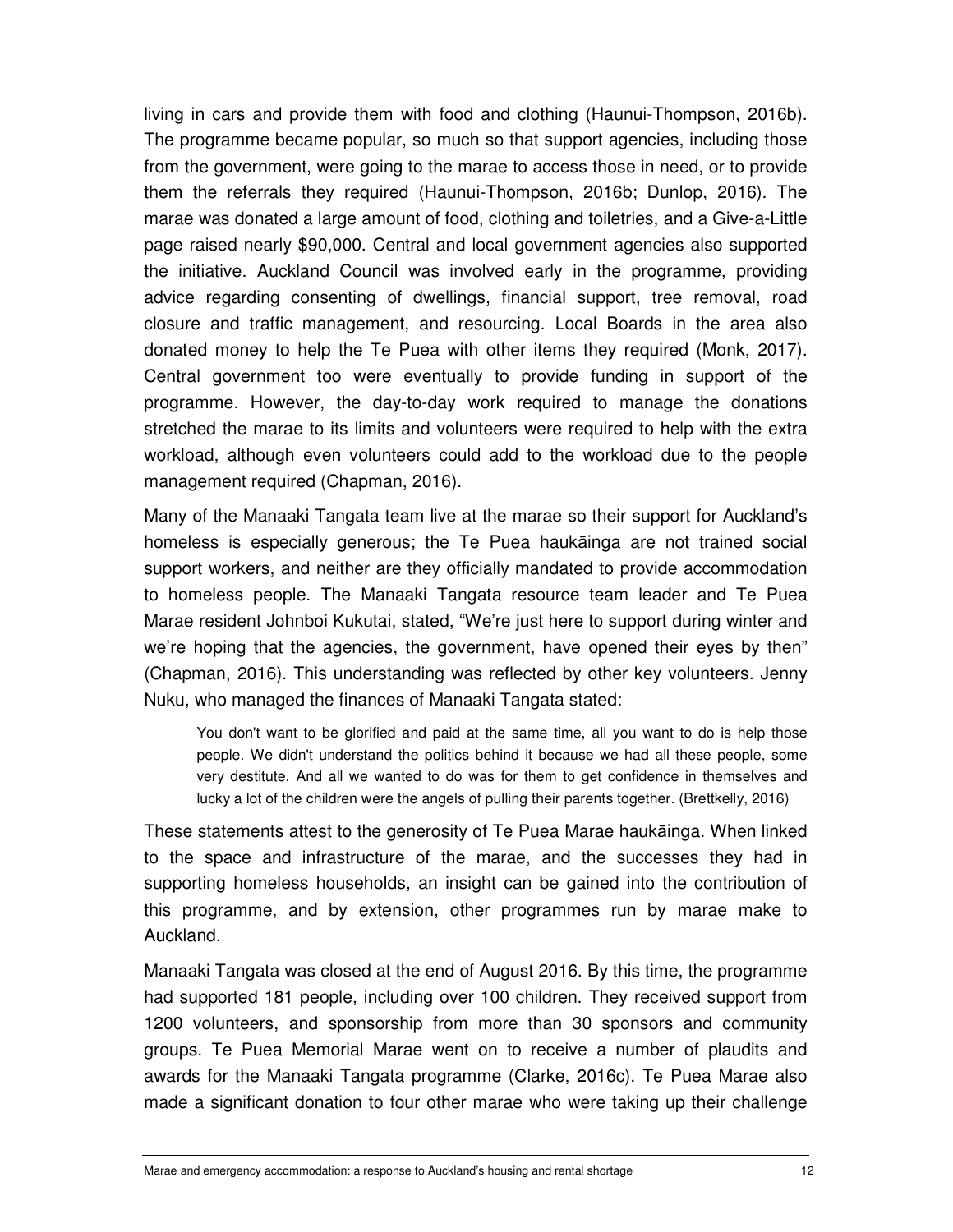(Clarke, 2016d). Manurewa Marae, with their Whakapiki Ora programme, supported a further 72 households (Clarke, 2016a; Haunui-Thompson, 2016a). Both Te Puea Memorial Marae and Manurewa Marae were looking to open their doors again for the winter of 2017, although there are concerns about capacity, funding, and government support (Black, 2017; Clarke, 2016c). When Te Puea Memorial Marae announced that they would run Manaaki Tangata in the winter of 2017, the government declared they had "teamed up" with the marae by providing funding of \$125,000. The government announcement did not mention any attempt to address the broader issues of the availability and affordability of housing (New Zealand Government, 2017).

One of the biggest effects of the actions of Te Puea Marae action, beyond the support it gave to the individuals and families that came through their door, was the prominence and highlighting it gave to how Auckland's housing and rental crisis was overwhelmingly impacting the vulnerable populations. Much of the media debate prior to Park Up For Cars and Manaaki Tangata had focused on the struggles of first home buyers but this shifted following these interventions. By providing a safe space for vulnerable households to come and receive support, the actions of Manaaki Tangata spoke louder than a political programme. But equally, the programme was also to have an impact on Te Puea Marae.

For the haukāinga, exposure to Auckland's housing and rental crisis made them obligated to speak out about the problem. Te Puea Marae were very outspoken on the Manaaki Tangata Facebook page about what they saw as the failures of government housing and social policy to support Auckland's vulnerable households. They also supported a multi-party inquiry into the housing crisis that held hearings at the marae (Chapman, 2016).<sup>7</sup> Furthermore, the support provided to vulnerable households appeared to directly challenge government social support policy and statements that Auckland was not facing a housing crisis.

There is also insight to be gained from pairing the response of marae to Auckland's housing and rental crisis with the experience of marae following the Christchurch earthquakes. As discussed, while the mana of marae will see them provide supporting when and where they see fit, there is also a history of stereotyping Māori as more resilient to life crises due to communal support structures (Stephens, 2015; McClure, 2013). In the case of the households bearing the brunt of Auckland housing and rental crisis – who are disproportionately Māori – it is important that the support

 $<sup>7</sup>$  The Cross-Party Homelessness Inquiry was launched by the Labour Party, the Green Party and the</sup> Māori Party. Te Puea Marae was a key site for hearings; they provided the Foreword to the final report, and were also the location of the report presentation (see http://www.homelessnessinquiry.co.nz/).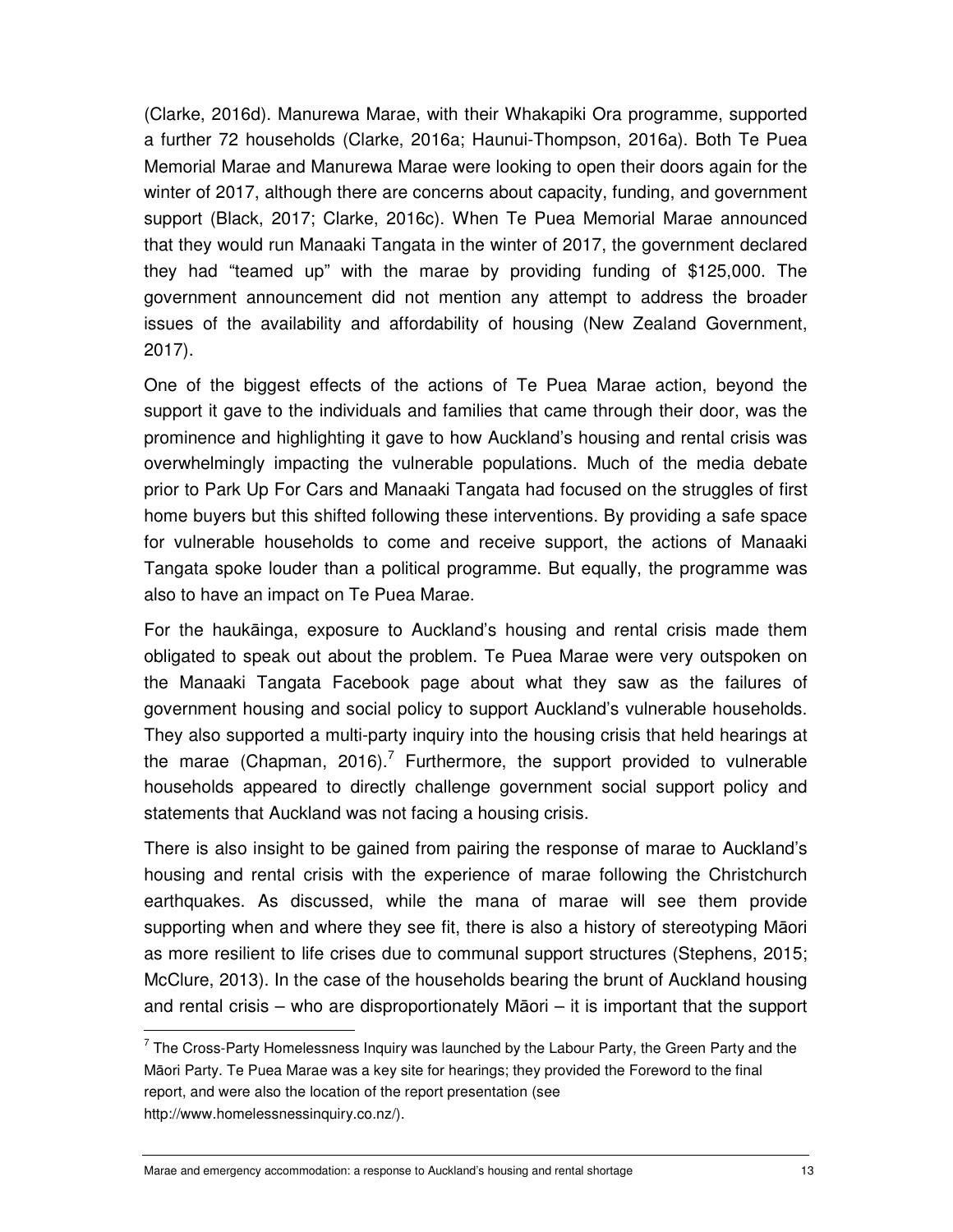provided to marae also considers the structural and systemic issues that are causing marae to make such interventions. Therefore, while such interventions by marae are necessary, and marae are acting with their rangatiratanga when they chose to make such interventions, there is a question as to whether actions should be necessary at all. As such, Te Puea Memorial Marae's action should also be considered as a wero to governmental authorities to ensure Māori are not overexposed to homelessness. As noted above, this could mean providing immediate support to marae involved in providing emergency accommodation along with a sustained, systematic response to resolving the housing crisis.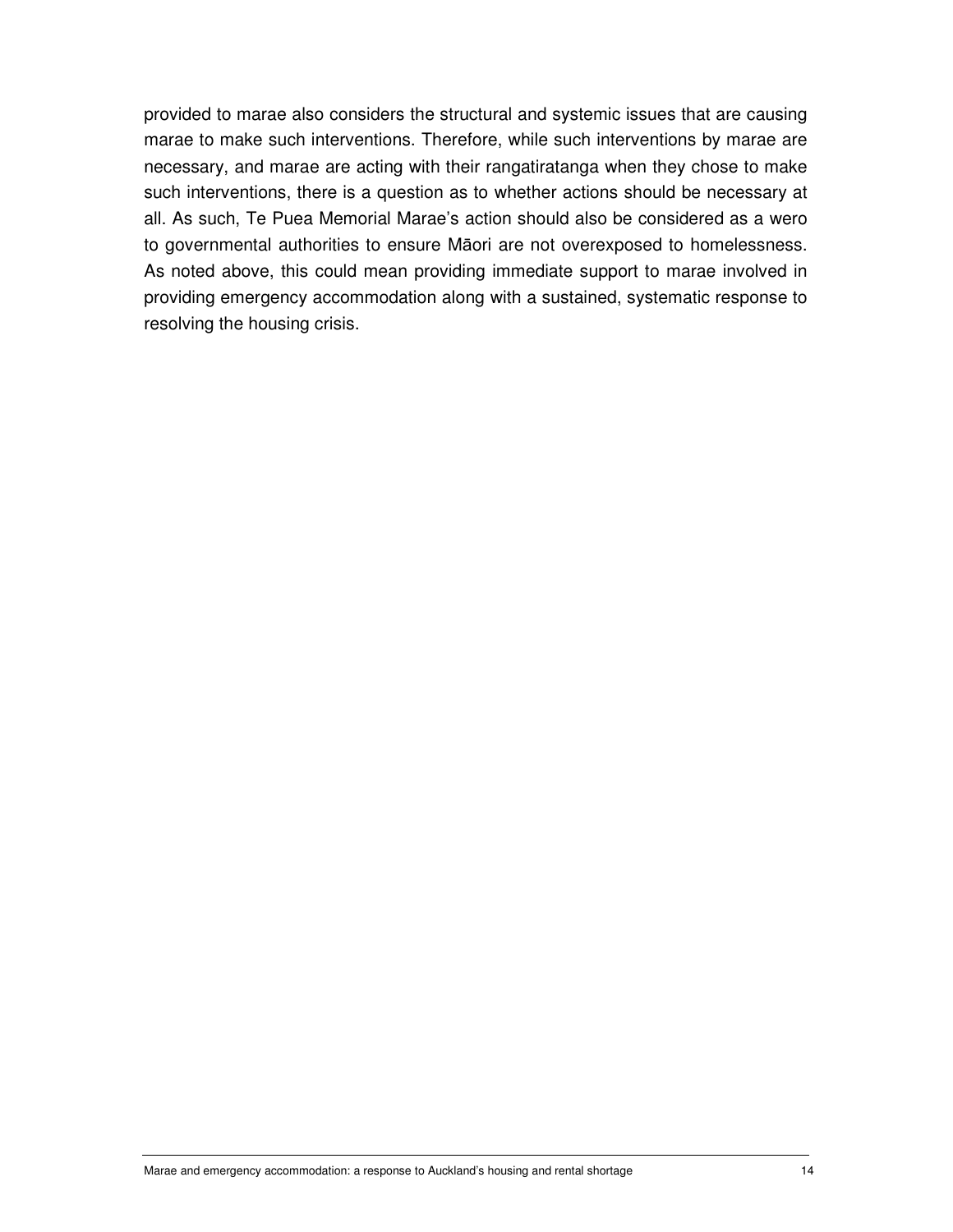## **7.0 Conclusion**

This discussion paper has documented one moment at which the contribution of marae to Auckland has become publicly visible. This moment centres on the role that marae have played during the life crises brought about by Auckland's housing and rental crisis, and how they have mitigated some of the impacts of this crisis. The paper explored the case of Te Puea Memorial Marae's Manaaki Tangata programme as an exemplar of such a contribution. Here the contribution of a marae to Auckland is notable due to the way in which it extends te ao Māori into the Auckland's urban fabric, through the realisation of values such as manaakitanga and whanaungatanga. Marae already do this in a number of ways, but the work of Manaaki Tangata made it explicit. In this instance, the expression of these values may be seen as an expression and extension of the mana and rangatiratanga of Te Puea.

The actions of Te Puea Memorial Marae represents the further evolution of the role that marae have played in supporting Māori, such as the support networks that emerged around and with marae following the urban migrations of the 1940s, and the role that marae have played during natural disasters in support of their hapū and wider community. The role that marae have played in Auckland's housing crisis have brought these initiatives together in a novel way; in providing emergency accommodation to vulnerable people while also connecting them to services and organisations able to help them.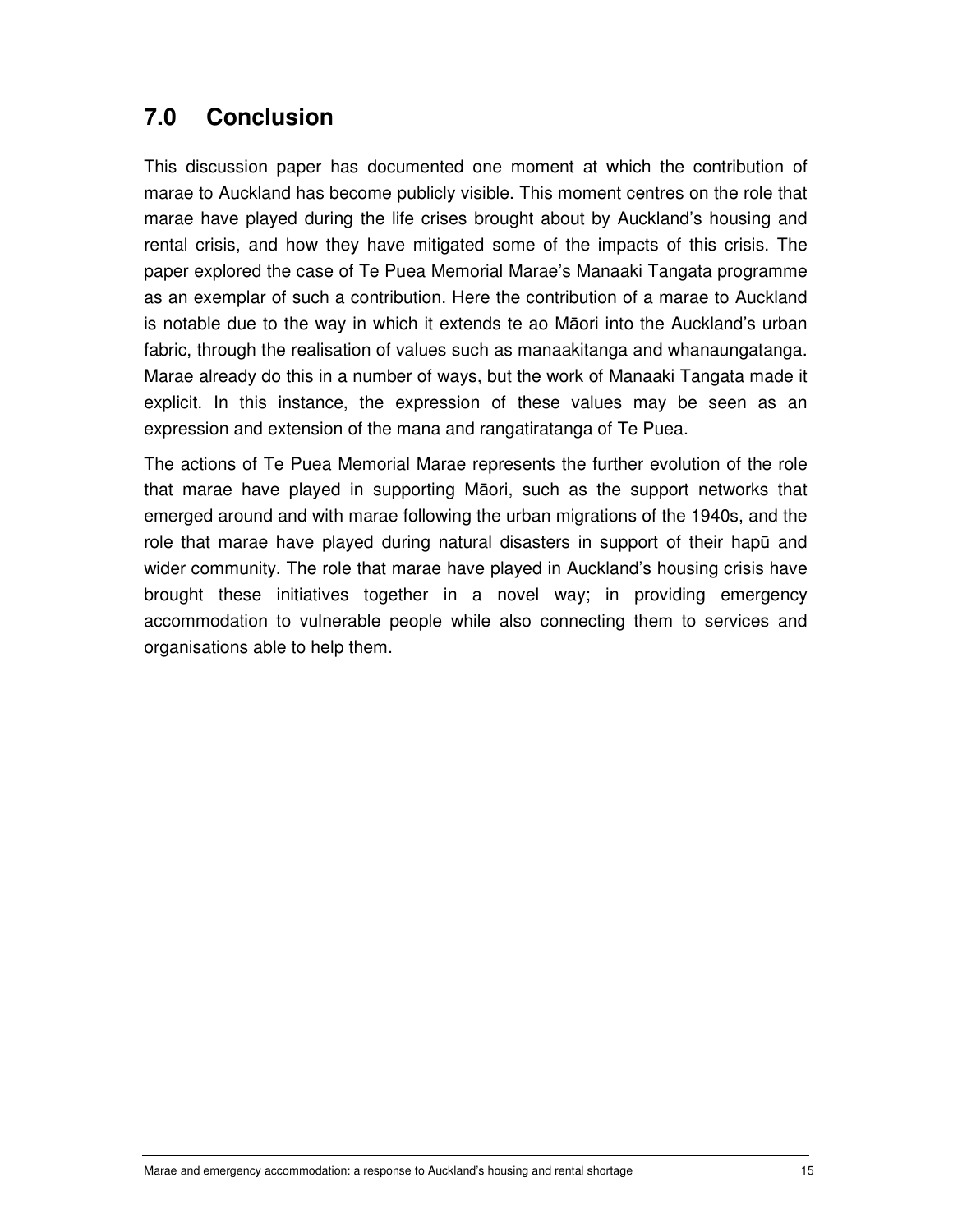#### **8.0 Glossary**

Hapū – sub-tribe Haukāinga – local people of a marae Hui – meeting Iwi – tribe Kāinga – home Kaumātua – male elder Kura – school Mana – authority Mana Whenua – group with authority over a place Manaakitanga – care, looking after Marae – complex of buildings including the wharenui Papa-kāinga – tribal lands, including buildings and homes Rangatiratanga – chieftainship Rohe – region Taonga Whakairo – treasured carving Taurahere – immigrant Te Ao Māori – the Māori world Tikanga – protocols Tino Rangatiratanga – absolute chieftainship Whānaunatanga – kinship building Wharenui – large house, usually ornately decorated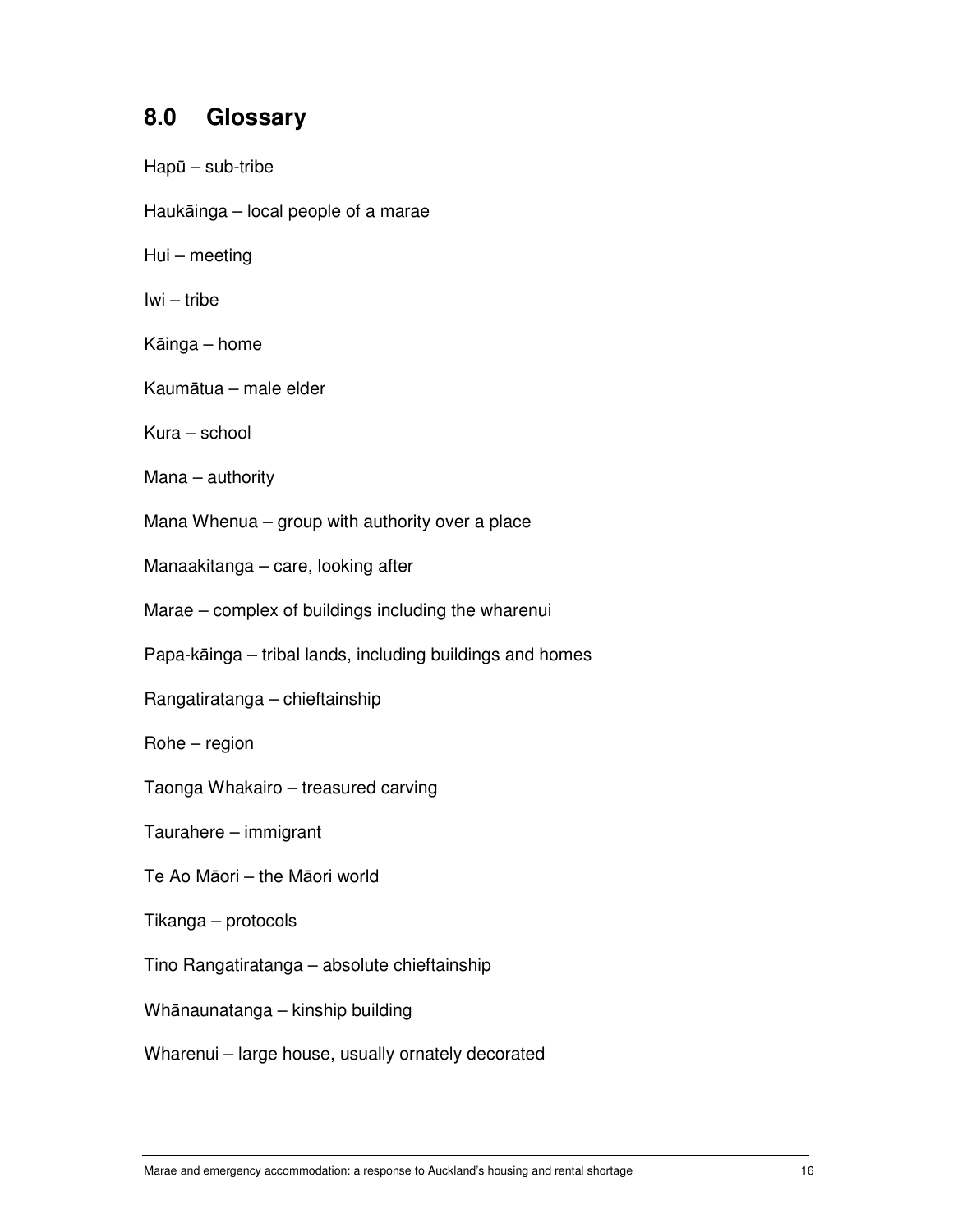#### **9.0 References**

- Auckland Civil Defence and Emergency Management and Auckland Council 2016. Working together to build a resilient Auckland | He tāpui tāngata hei ahuru mōwai mo Tāmaki Makaurau: Auckland civil defence and emergency management group plan 2016-2021. Auckland.
- Bath, B. 2016. More than 500 cars park up to support homeless families in south Auckland [Online]. Stuff. Available: http://www.stuff.co.nz/national/81153216/More-than-500-cars-park-up-tosupport-homeless-families-in-south-Auckland [Accessed May 29 2017].
- Bay of Plenty Regional Council 2016. Toolkit to prepare marae for emergency launched.
- Black, T. 2017. Manurewa Marae seeks more funding [Online]. Māori Television. Available: https://www.maoritelevision.com/news/regional/manurewa-maraeseeks-more-funding [Accessed April 15 2017].
- Brettkelly, S. 2016. *Insight: Beacon for the Homeless Closes its Doors* [Online]. Radio NZ. Available: http://www.radionz.co.nz/national/programmes/insight/audio/201814471/insigh t-beacon-for-the-homeless-closes-its-doors [Accessed April 28 2017].

Chapman, M. 2016. He Tangata, He Tangata, He Tangata. Mana. Kowhai Media.

- Clarke, M. 2016a. Manurewa Marae want to stay open for homeless [Online]. Māori Television. Available: https://www.maoritelevision.com/news/regional/manurewa-marae-want-stayopen-homeless [Accessed April 25 2017].
- Clarke, M. 2016b. Te Puea Marae opens their doors to the homeless [Online]. Māori Television. Available: https://www.maoritelevision.com/news/regional/te-pueamarae-opens-their-doors-homeless [Accessed May 9 2017].
- Clarke, M. 2016c. Te Puea Marae receives two honours [Online]. Māori Television. Available: https://www.maoritelevision.com/news/regional/te-puea-maraereceives-two-honours [Accessed April 30 2017].
- Clarke, M. 2016d. Te Puea to redistribute remaining donations [Online]. Māori Television. Available: http://www.maoritelevision.com/news/regional/te-puearedistribute-remaining-donations [Accessed June 13 2017].
- Collins, S. 2017. Auckland's full! US tourists bed down at marae [Online]. NZ Herald. Available: http://www.nzherald.co.nz/nz/news/article.cfm?c\_id=1&objectid=11808560 [Accessed June 13 2017].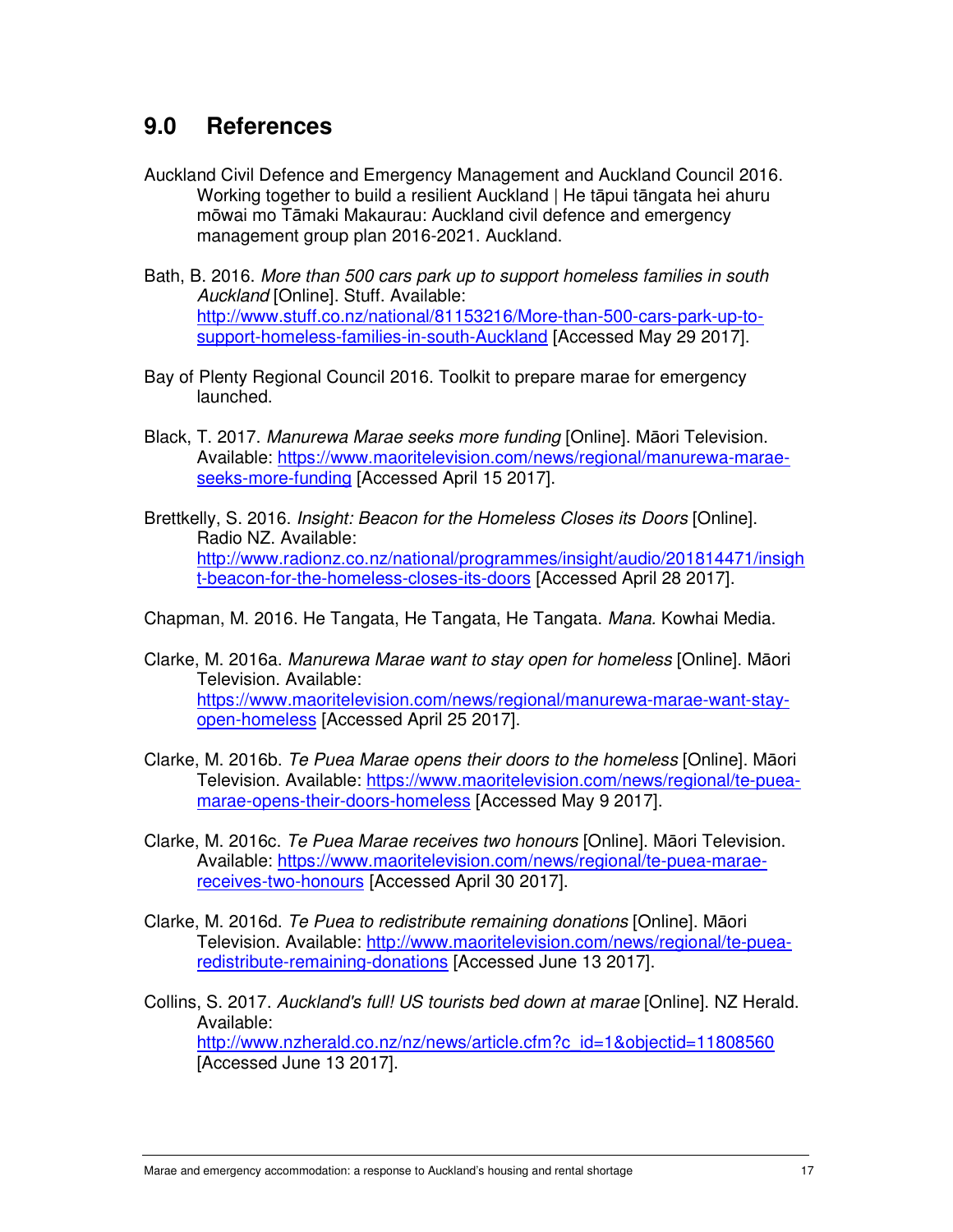- Consedine, B. 2007. Historical Influences: Māori and the Economy. Wellington: Te Puni Kōkiri.
- Dunlop, M. 2016. Education Ministry helps kids staying at Te Puea [Online]. Radio NZ. Available: http://www.radionz.co.nz/news/national/307923/educationministry-helps-kids-staying-at-te-puea [Accessed May 10 2017].
- Edmonds, E. 2016. Park Up For Homes movement heads to wealthy Auckland suburb [Online]. Stuff. Available: http://www.stuff.co.nz/auckland/83268065/Park-Up-For-Homes-movementheads-to-wealthy-Auckland-suburb [Accessed May 29 2017].
- Goodyear, R. and Fabian, A. 2014. Housing in Auckland: Trends in housing from the Census of Population and Dwellings 1991 to 2013. Wellington: Statistics New Zealand.
- Greenwood, J., Te Aika, L. H. and Davis, N. 2010. Creating Virtual Marae: An Examination of How Digital Technologies have been Adopted by Māori in Aotearoa New Zealand. In: RANDOLPH LEIGH, P. (ed.) International Exploration of Technology Equity and the Digital Divide: Critical, Historical and Social Perspectives: Critical, Historical and Social Perspectives. Hershey, PA | New York: Information Science Reference.
- Harris, A. 2008. Concurrent Narratives of Maori and Integration in the 1950s and 60s. The Journal of New Zealand Studies, 6/7**,** 139-155.
- Haunui-Thompson, S. 2016a. Second marae steps up to help homeless [Online]. Radio NZ. Available: http://www.radionz.co.nz/news/te-manukorihi/305558/second-marae-steps-up-to-help-homeless [Accessed June 13 2017].
- Haunui-Thompson, S. 2016b. Social workers go to marae for help [Online]. Radio NZ. Available: http://www.radionz.co.nz/news/te-manu-korihi/305224/socialworkers-go-to-marae-for-help [Accessed 19 April 2017].
- Hill, R. S. 2012. Maori urban migration and the assertion of indigeneity in Aotearoa/New Zealand, 1945-1975. Interventions, 14**,** 256-278.
- Hoete, B. and Kaiawe, T. 2015. Te Puea Memorial Marae, 1965-2015, Auckland, N.Z., Te Puea marae.
- Hudson, J. and Hughes, E. 2007. The role of marae and Maori communities in postdisaster recovery: a case study. GNS Science Report.
- Independent Māori Statutory Board 2016. The Māori Report for Tāmaki Makarau 2016. Auckland: Independant Māori Statutory Board.
- Ka'ai, T. 2008. The Role of Marae in Tertiary Education Institutions. Te Kaharoa, 1.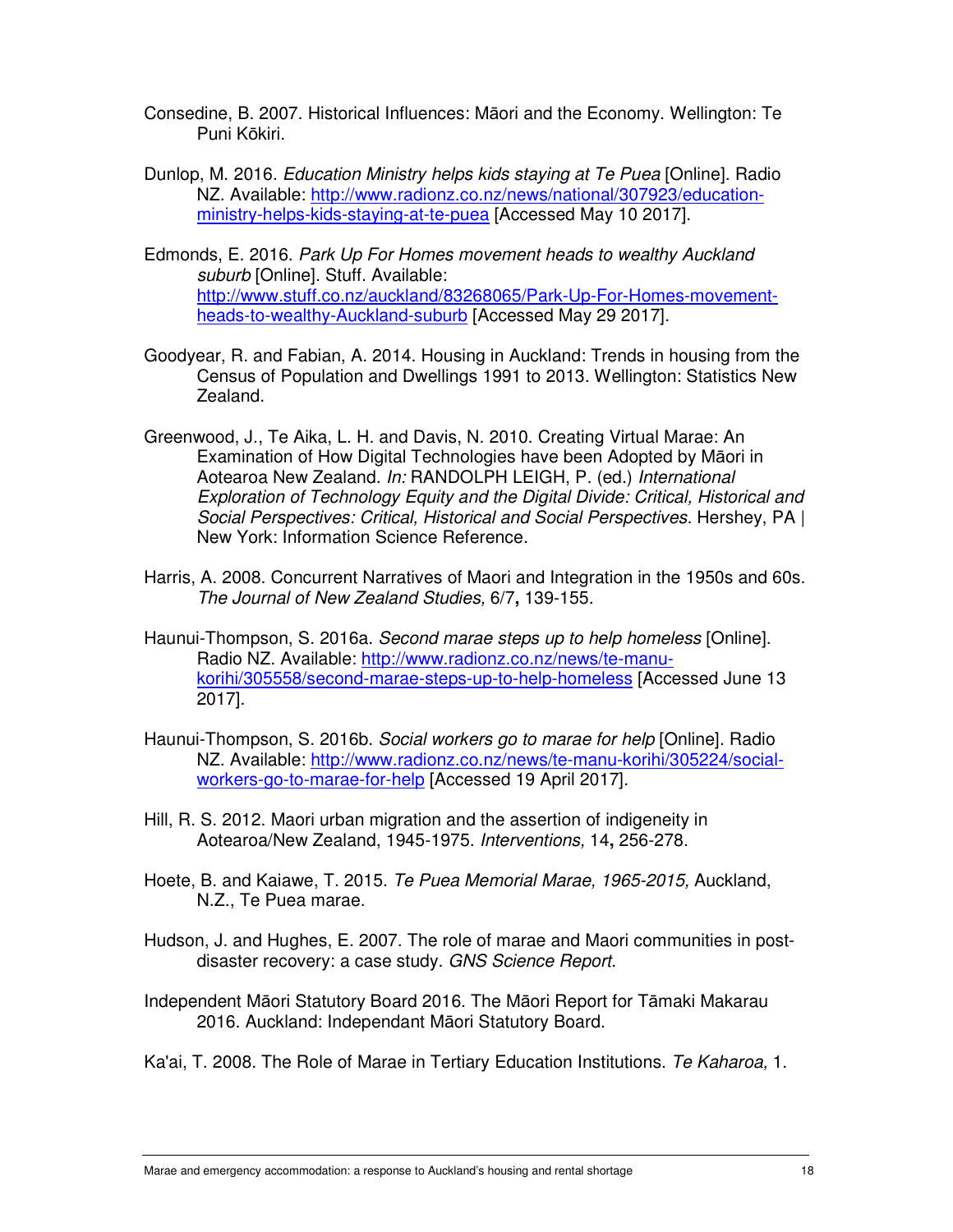- Kang, S. 2016. Park up for Homes: Hundreds spend night in cars in support of homeless families [Online]. NZ Herald. Available: http://www.nzherald.co.nz/nz/news/article.cfm?c\_id=1&objectid=11657982 [Accessed May 29 2017].
- Kenney, C. and Phibbs, S. 2014. Shakes, Rattles and Roll Outs: The Untold Story of Māori Engagement with Community Recovery, Social Resilience and Urban Sustainability in Christchurch, New Zealand. Procedia Economics and Finance, 18**,** 754-762.
- Kenney, C. M. and Phibbs, S. 2015. A Māori love story: Community-led disaster management in response to the Ōtautahi (Christchurch) earthquakes as a framework for action. International Journal of Disaster Risk Reduction, 14, Part 1**,** 46-55.
- Kupenga, T. 2016. Plans for first Marae in Australia underway [Online]. Māori Television. Available: http://www.maoritelevision.com/news/regional/plansfirst-marae-australia-underway [Accessed 18 September 2017].
- Lambert, S. 2014. Indigenous Peoples and urban disaster: Māori responses to the 2010-12 Christchurch earthquakes. Australasian Journal of Disaster and Trauma Studies, 18**,** 39-48.
- Lambert, S., Mark-Shadbolt, M., Ataria, J. and Black, A. Indigenous Resilience Through Urban Disaster: The Māori response to the 2010 and 2011 Christchurch Ōtautahi earthquakes. International Indigenous Development Research Conference, 2012 Auckland. Ngā Pae o te Māramatanga.
- Lysnar, P., Tuatagaloa, P. and Joynt, J. 2016. Māori and housing in Tāmaki Makaurau : a stocktake of issues, experiences and initiatives Research and Evaluation Unit, Auckland Council.
- McClure, M. 2013. A Civilised Community: A History of Social Security in New Zealand 1898-1998, Auckland, Auckland University Press.
- Mills, A., Thom, K., Maynard, A., Meehan, C., Kidd, J., Newcombe, D. and Widdowson, D. 2015. Meeting the housing needs of vunerable populations in New Zealand. Auckalnd.
- Monk, P. 2017. 22 September 2017. Personal communication.
- New Zealand Government 2017. Government partnering with Te Puea Memorial Marae.
- New Zealand History. 'Overview' [Online]. Ministry for Culture and Heritage. Available: https://nzhistory.govt.nz/culture/the-1970s/overview [Accessed].
- NZ Herald. 2017. Kawerau marae provides a safe haven for flood victims [Online]. NZ Herald. Available: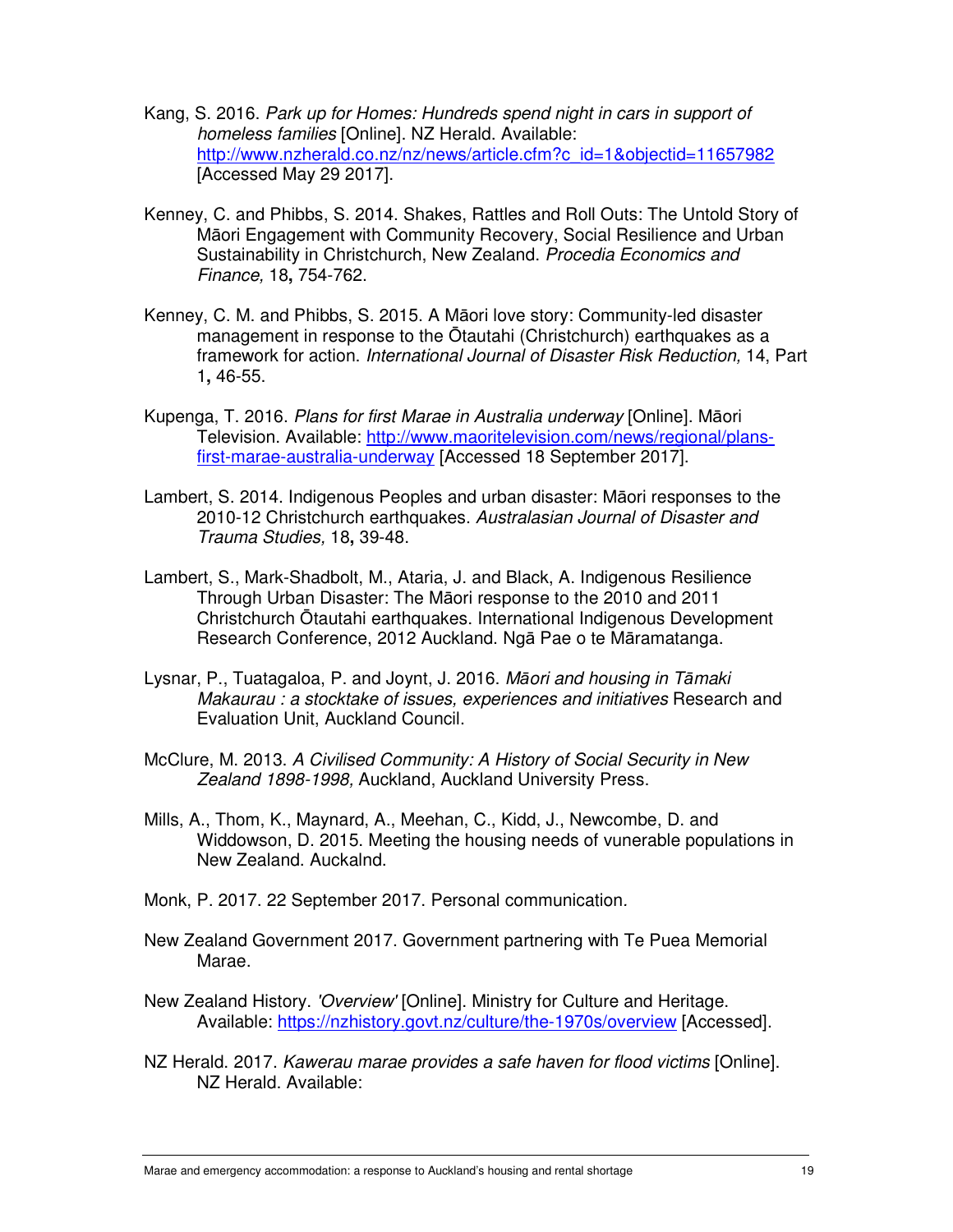http://www.nzherald.co.nz/insurance/news/article.cfm?c\_id=234&objectid=118 34051 [Accessed June 13 2017].

- Parsonson, A. Herangi, Te Kirihaehae Te Puea. Dictionary of New Zealand Biography [Online]. Available: http://www.TeAra.govt.nz/en/biographies/3h17/herangi-te-kirihaehae-te-puea [Accessed 11 April 2017].
- Phibbs, S., Kenney, C. and Solomon, M. 2015. Ngā Mōwaho: an analysis of Māori responses to the Christchurch earthquakes. Kōtuitui: New Zealand Journal of Social Sciences Online, 10**,** 72-82.
- Rangihau, J. 1992. Being Maori. In: KING, M. (ed.) Te Ao Hurihuri: Aspects of Maoritanga. Auckland: Reed Books.
- Rosenblatt, D. 2011. Indigenizing the city and the future of Maori culture: The construction of community in Auckland as representation, experience, and self-making. American Ethnologist, 38**,** 411-429.
- Salmond, A. 2009. Hui: A Study of Maori Ceremonial Gatherings, North Shore, Auckland, Raupo | Penguin Books.
- Satherley, D. and Baird, A. 2016. Kaikoura marae clears calendar, focuses on quake relief [Online]. NewsHub. Available: http://www.newshub.co.nz/home/newzealand/2016/11/kaikoura-marae-clears-calendar-focuses-on-quake-relief.html [Accessed June 13 2017].
- Skinner, D. 2016. The Maori Meeting House: Introducing the Whare Whakairo, University of Hawaii Press.
- Stephens, M. 2015. 'To Work Out Their Own Salvation': Māori Constitutionalism and the Quest for Welfare. Victoria University of Wellington Law Review, 46**,** 907- 936.
- Stephens, M. 2017. And there he lies, ever, ever, the manuhiri [Online]. E-Tangata: A Maori and Pasifika Sunday magazine. Available: https://etangata.co.nz/news/and-there-he-lies-ever-ever-the-manuhiri [Accessed 18 September 2017].
- Tahana, Y. 2016. 'Distressed' homeless dad grateful to South Auckland marae for opening its doors [Online]. 1News. Available: https://www.tvnz.co.nz/onenews/new-zealand/distressed-homeless-dad-grateful-south-auckland-maraeopening-its-doors [Accessed May 8 2017].
- Tapsell, P. 2002. Marae and tribal identity in urban Aotearoa/New Zealand. Pacific Studies, 25**,** 141-171.
- Tapsell, P. 2014. Tribal Marae: Crisis? What Crisis? In: KAWHARU, M. (ed.) Maranga Mai!: Te Reo and Marae in Crisis? Auckland: Auckland University Press.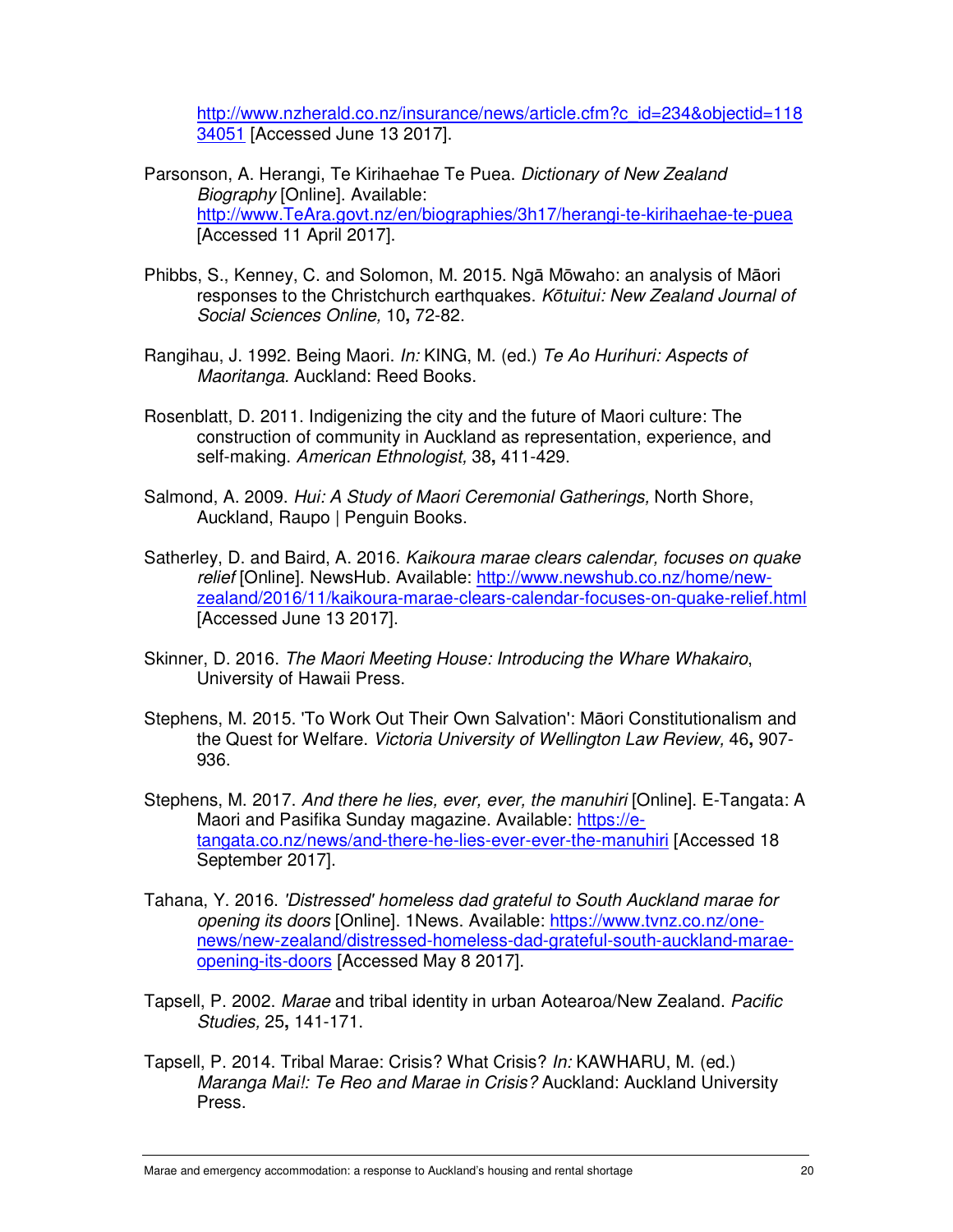- Vezich, D. 2016. Auckland marae to house homeless [Online]. Newhub. Available: http://www.newshub.co.nz/home/new-zealand/2016/05/auckland-marae-tohouse-homeless.html [Accessed May 8 2017].
- Waitangi Tribunal 1985. Report of the Waitangi Tribunal on the Manukau Claim (Wai-8). Wellington: Waitangi Tribunal, Department of Justice.
- Waitangi Tribunal 1998. Te Whanau o Waipareira Report. Wellington: Waitangi Tribunal.
- Walker, R. 1992. Marae: A Place to Stand. In: KING, M. (ed.) Te Ao Hurihuri: Aspects of Maoritanga. Auckland: Reed Books.
- Williams, M. M. 2016. Panguru and the City: Kāinga Tahi, Kāinga Rua: An Urban Migration History, Wellington, Bridget Williams Books.
- Williams, P. 2006. Bicultural Space in the Museum: The Case of Te Marae. Fabrications, 16**,** 91-104.